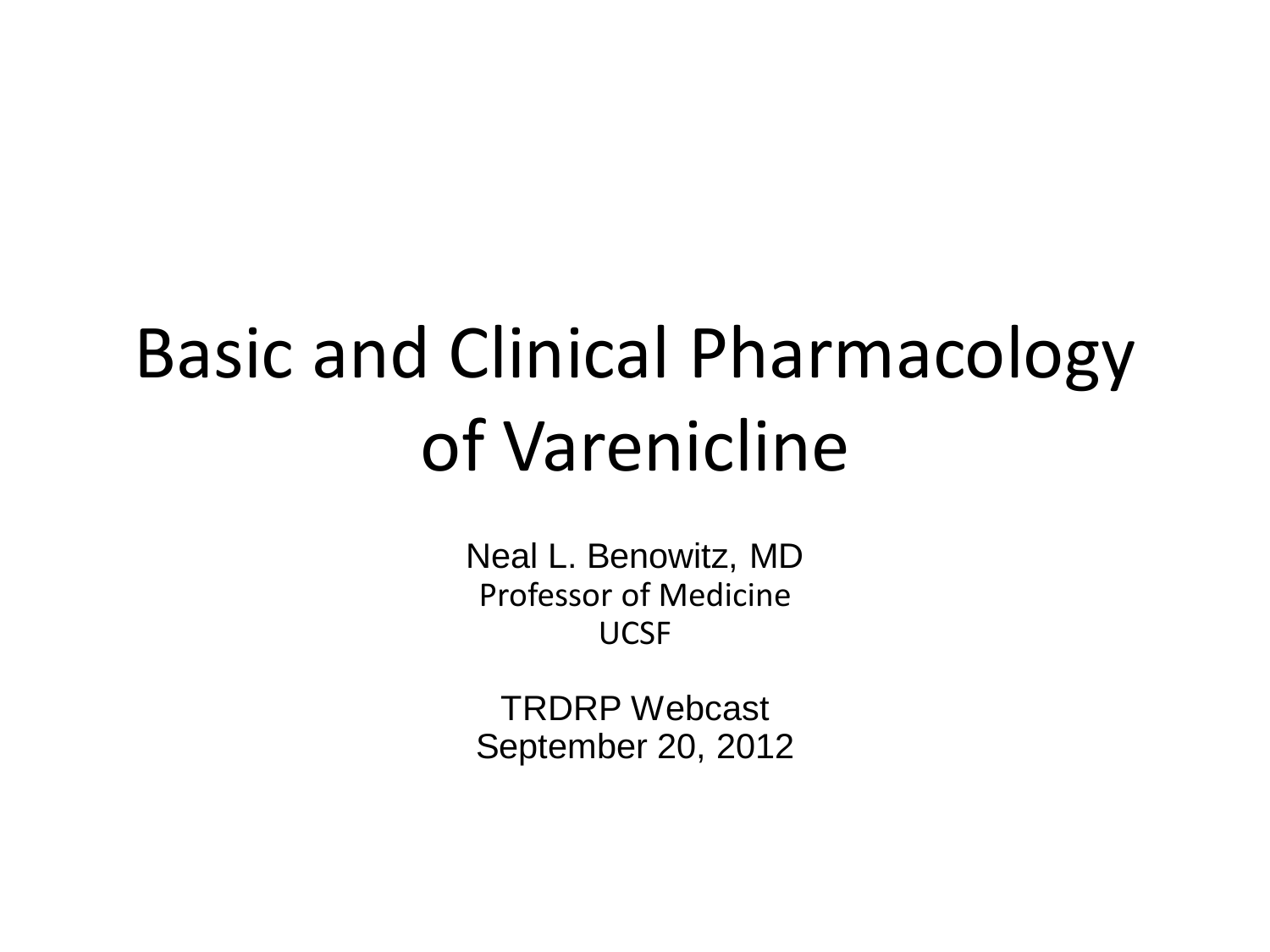## **Disclosure Statement**

Dr. Benowitz has served on the Pfizer Varenicline Worldwide Advisory Board and on the scientific steering committee of Pfizer-supported varenicline clinical trials.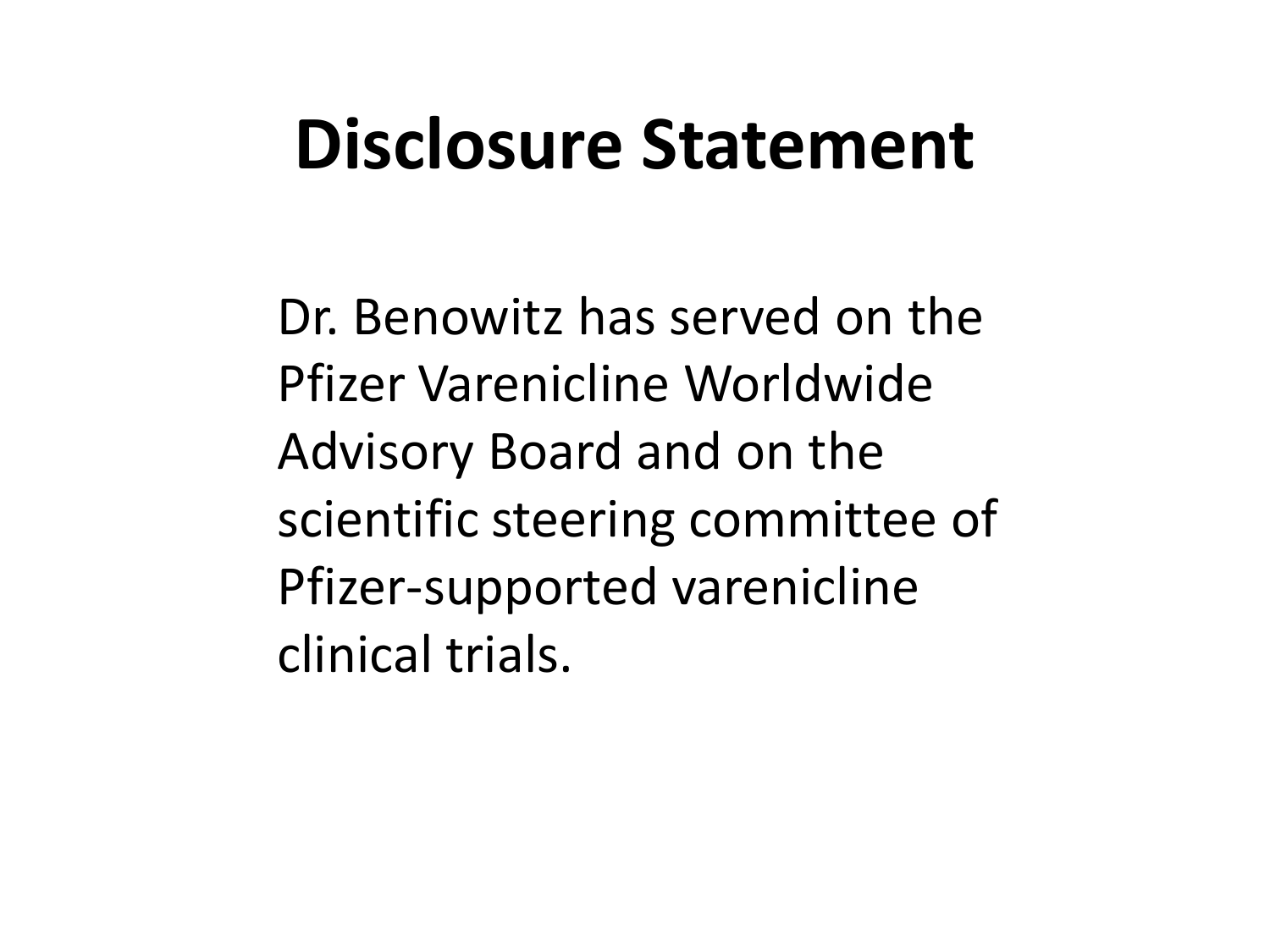## **Objectives**

- Overview of neurobiology of nicotine addiction
- Neurobiologic rationale for varenicline to treat tobacco dependence
- Clinical pharmacology of varenicline
- Possible mechanisms that might be involved in varenicline toxicity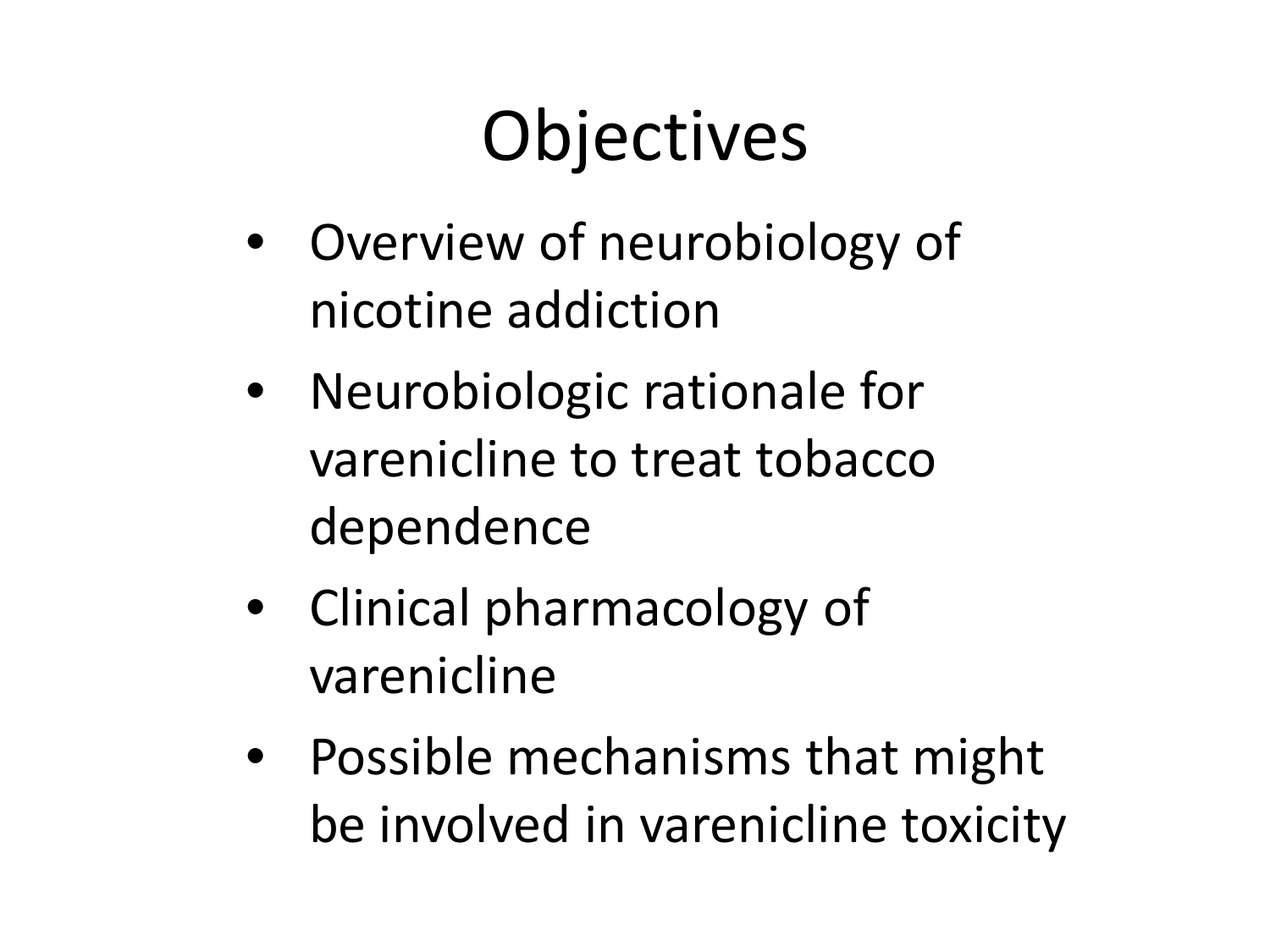## **Nicotine Addiction**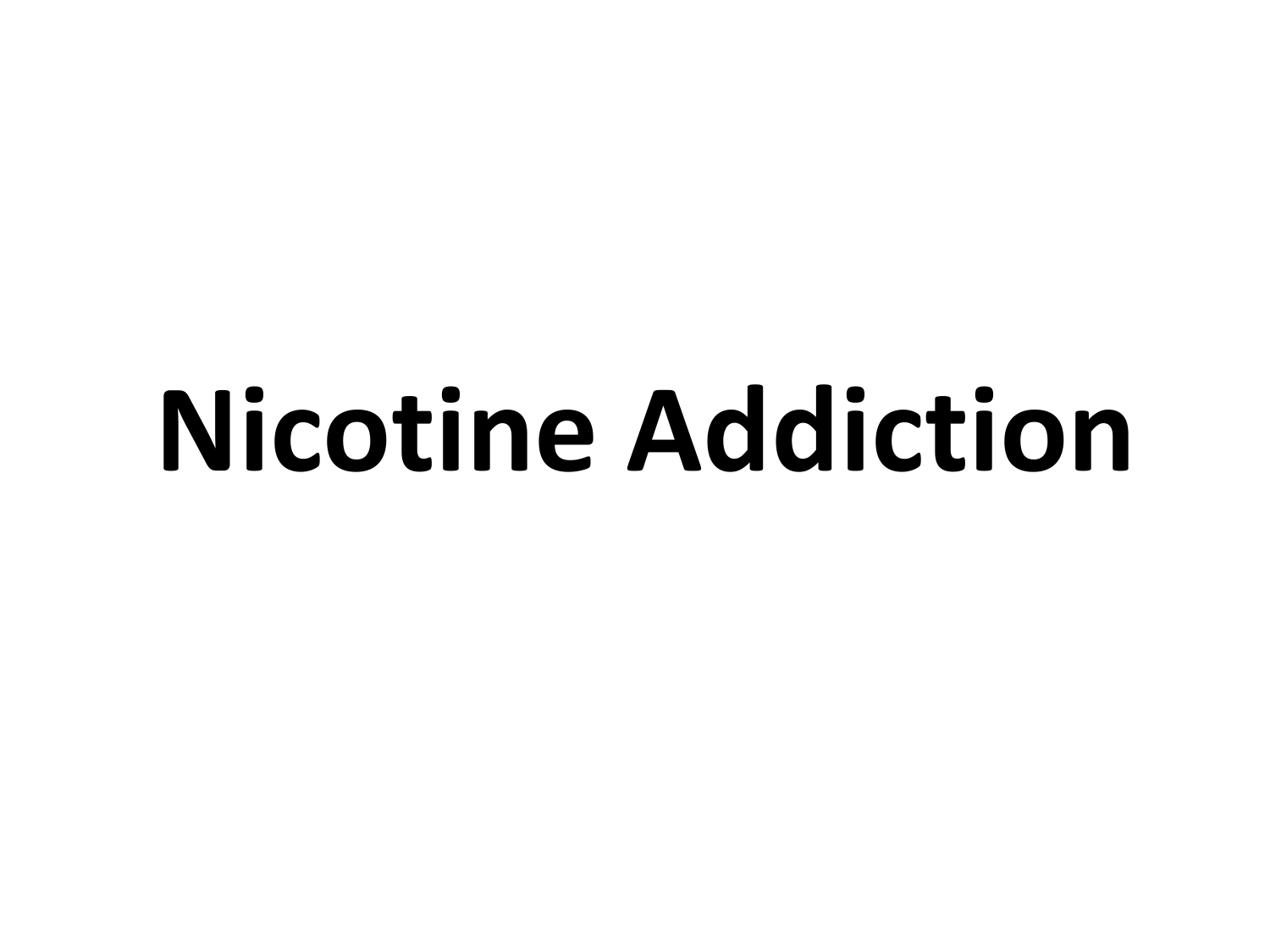

**ACETYLCHOLINE**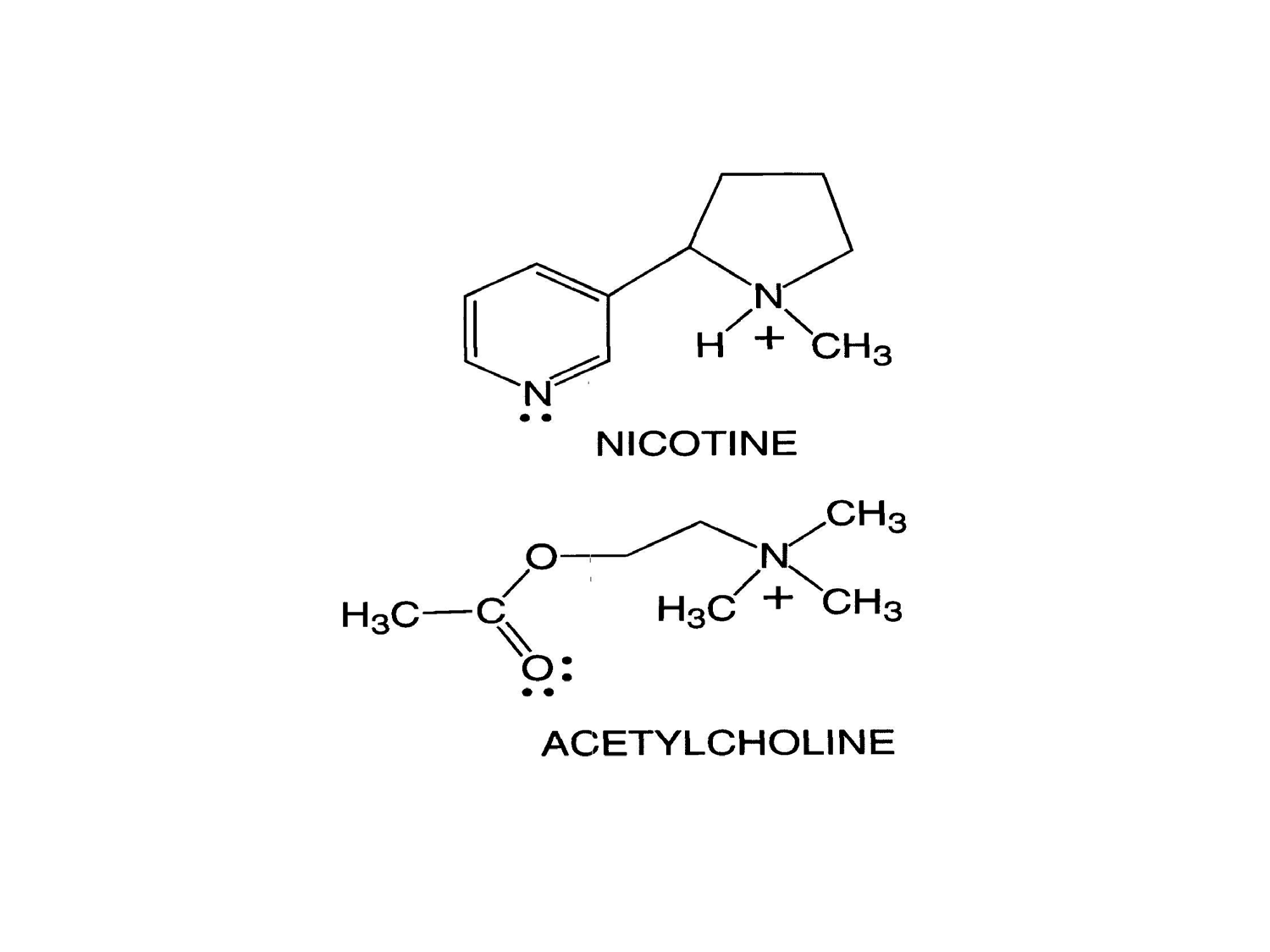## **Structure of Nicotinic ACh Receptors**



**Picciotto M. Emerging neuronal nicotinic receptor targets***.* **SRNT 9th Annual Meeting; February 2003; New Orleans, La.**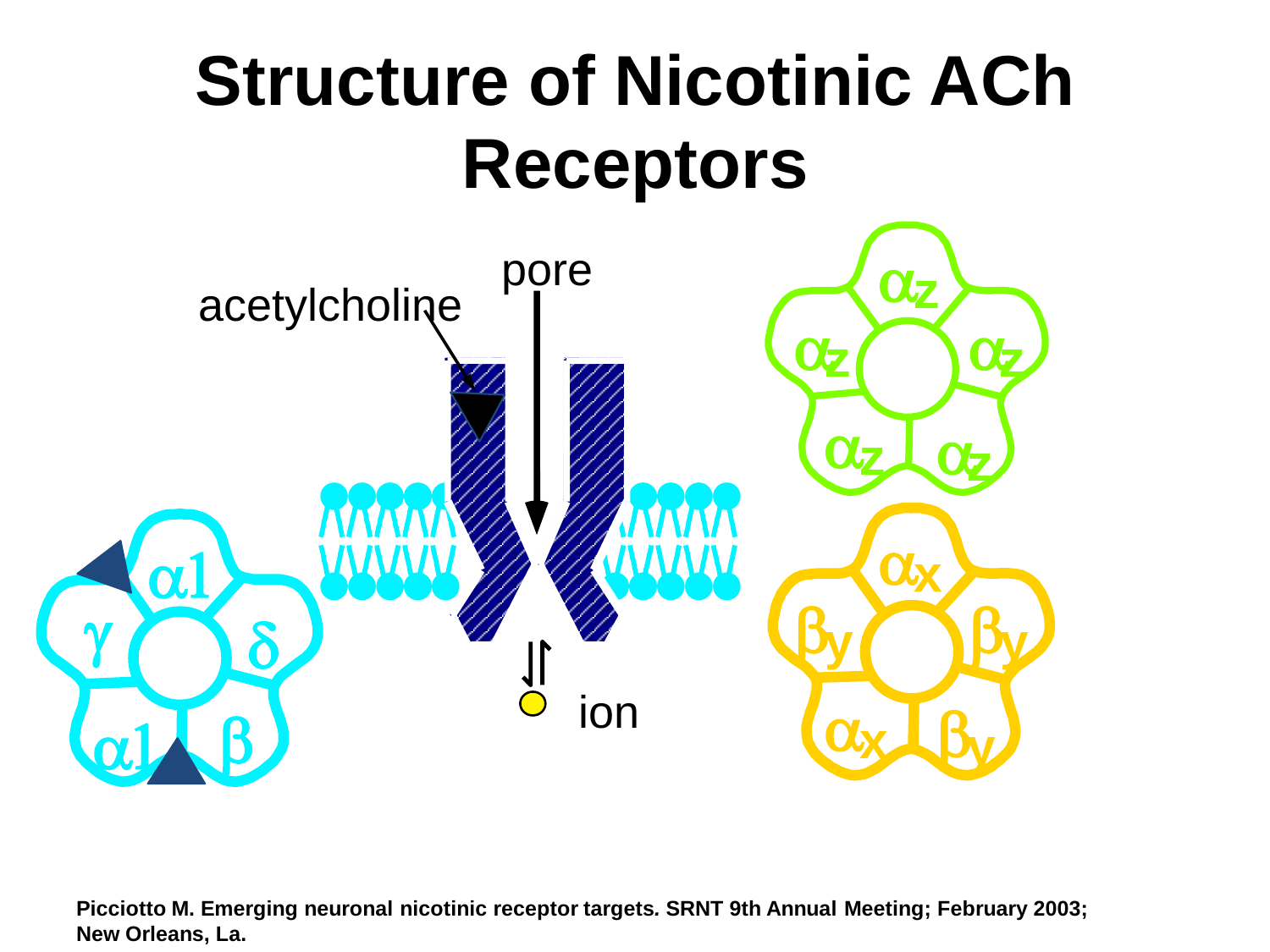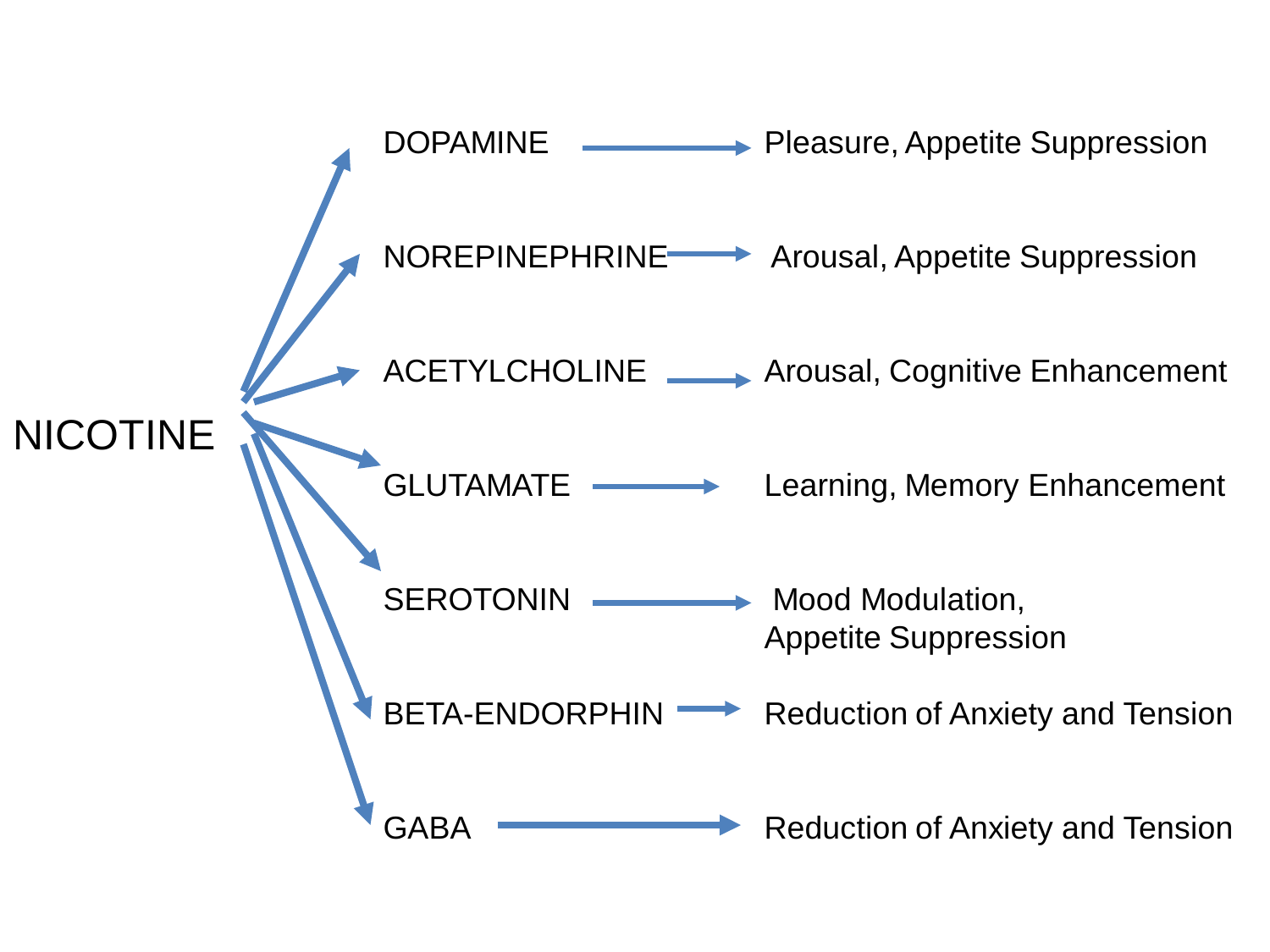#### **Nicotinic Receptor Upregulation In Smokers**

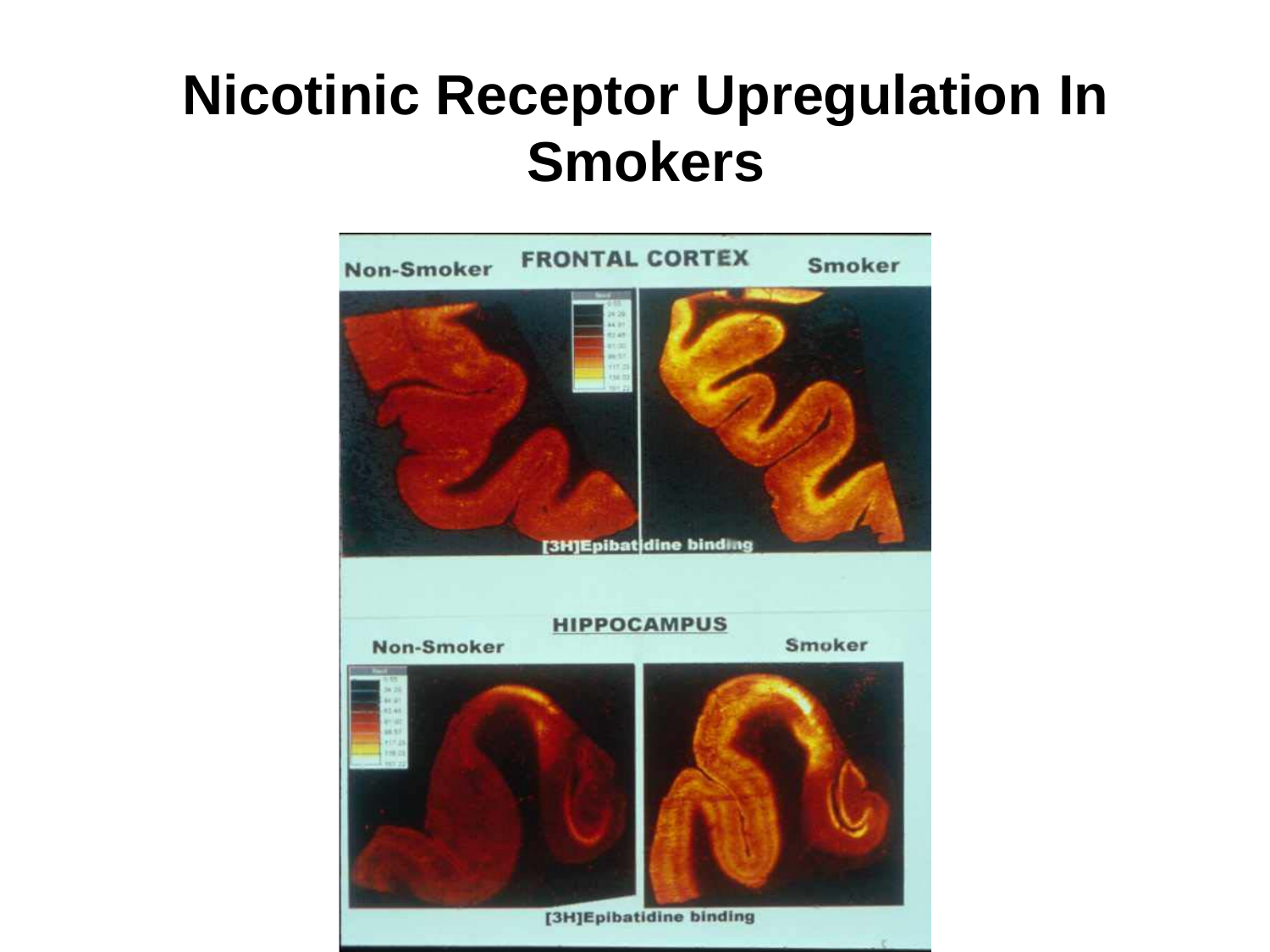## **Tobacco Abstinence Symptom Clusters**

**(Gross and Stitzer)**

- **PSYCHOLOGICAL DISTRESS: Irritability, Anger, Impatience, Anxiety**
- **DIFFICULTY CONCENTRATING: Cognitive and Performance Impairment**
- **HUNGER AND EATING: Weight Gain**
- **TOBACCO CRAVING**
- **HEDONIC DYSREGULATION**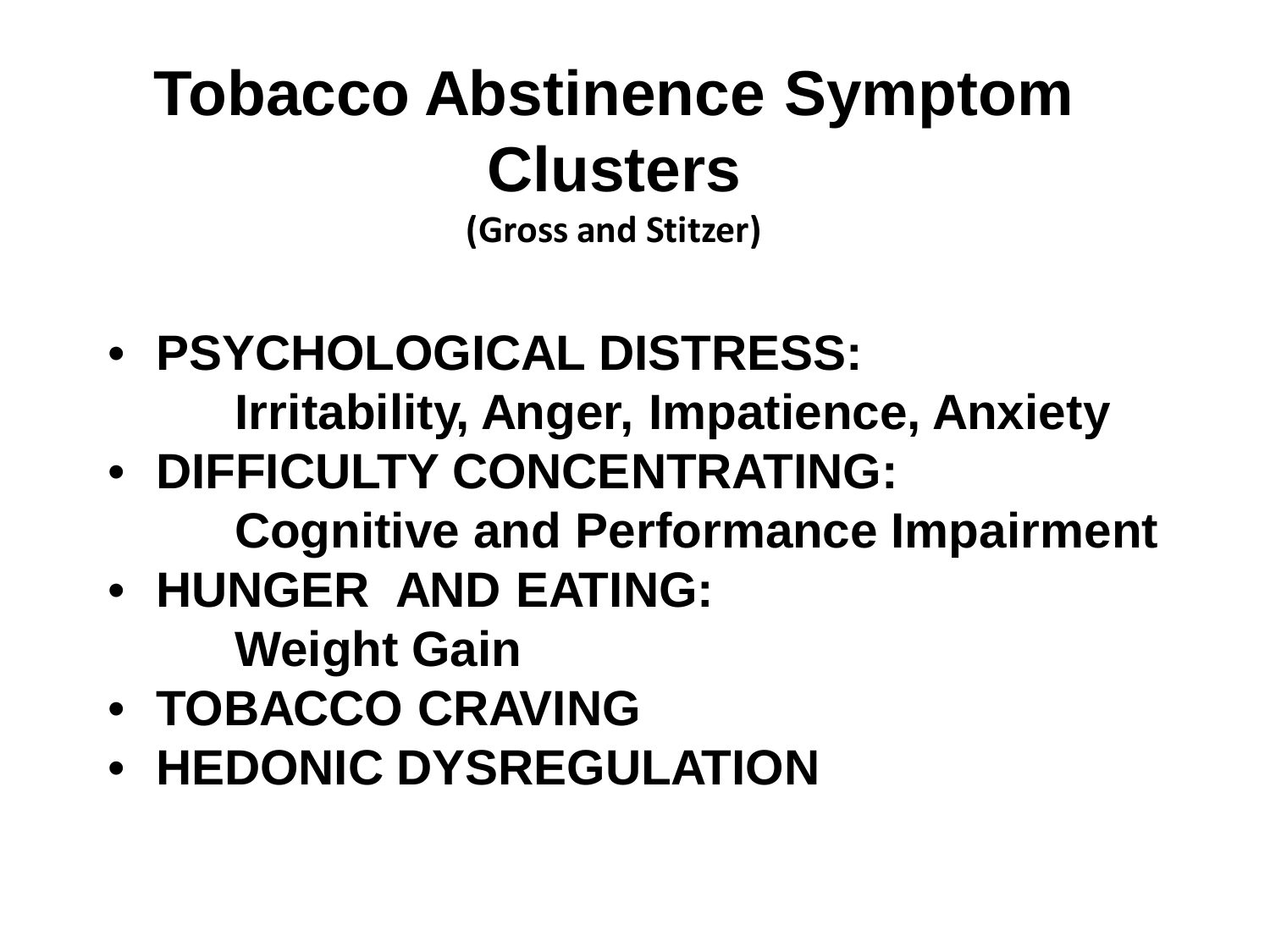#### **NICOTINE ADDICTION CYCLE**

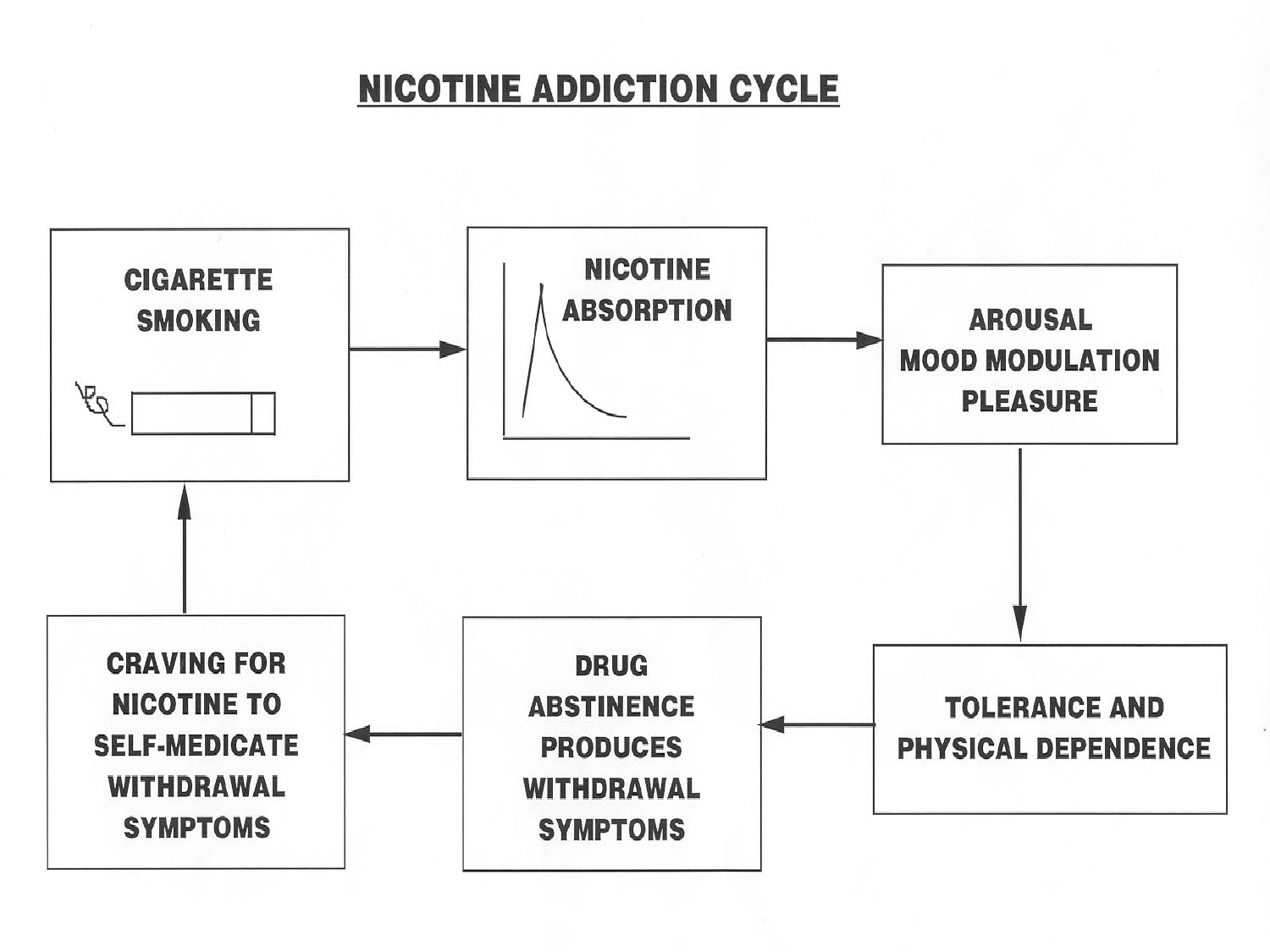## Basic Pharmacology of Varenicline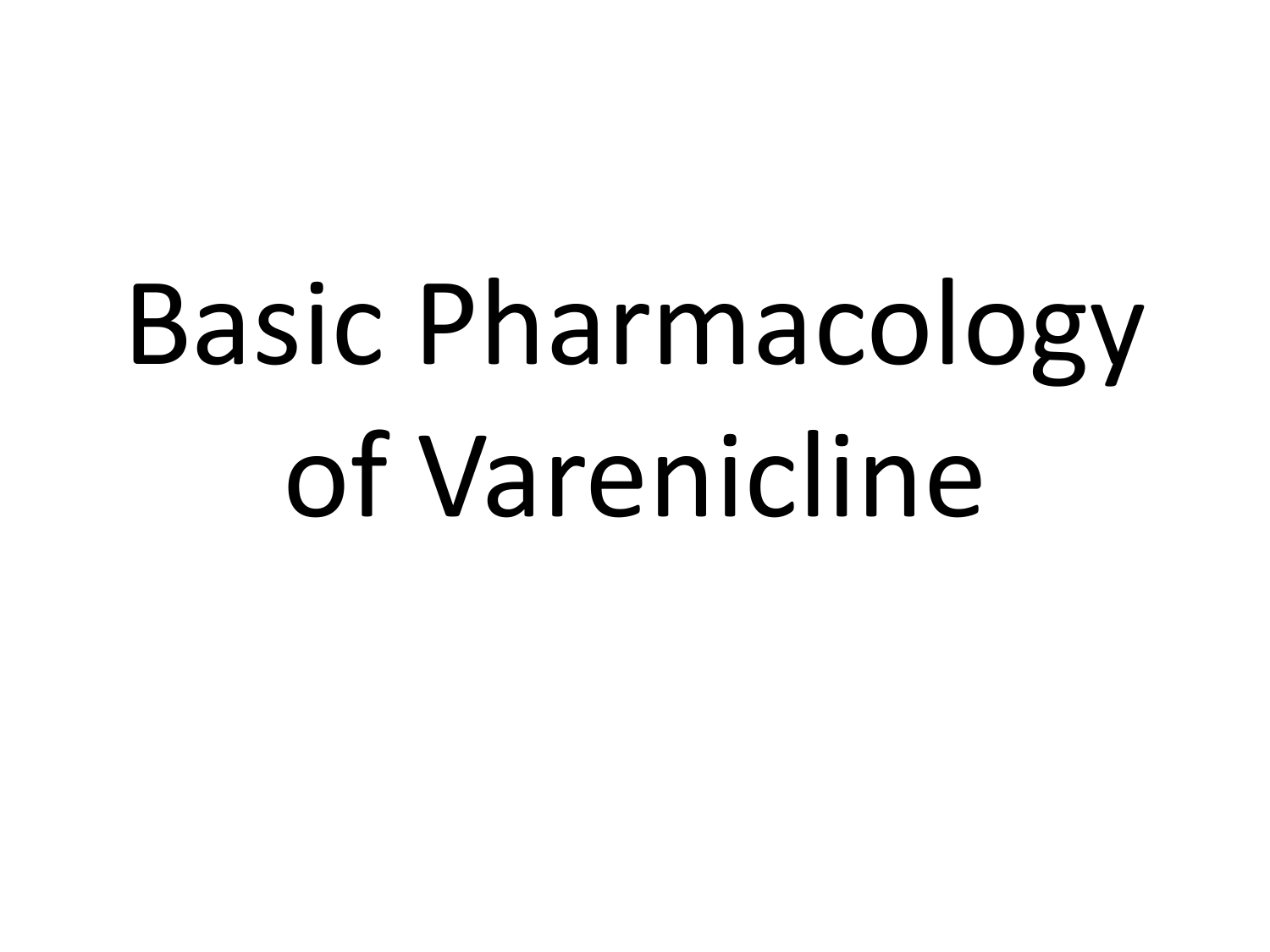### Receptor Pharmacology

- Potent partial agonist at  $\alpha$ 4 $\beta$ 2\* and α6β2\* receptors
- Activates nAChRs to ameliorate craving and withdrawal (50% of nicotine effect)
- Antagonizes nAChRs to reduce rewarding effects of nicotine
- May also desensitize nAChRs resulting in virtual full antagonism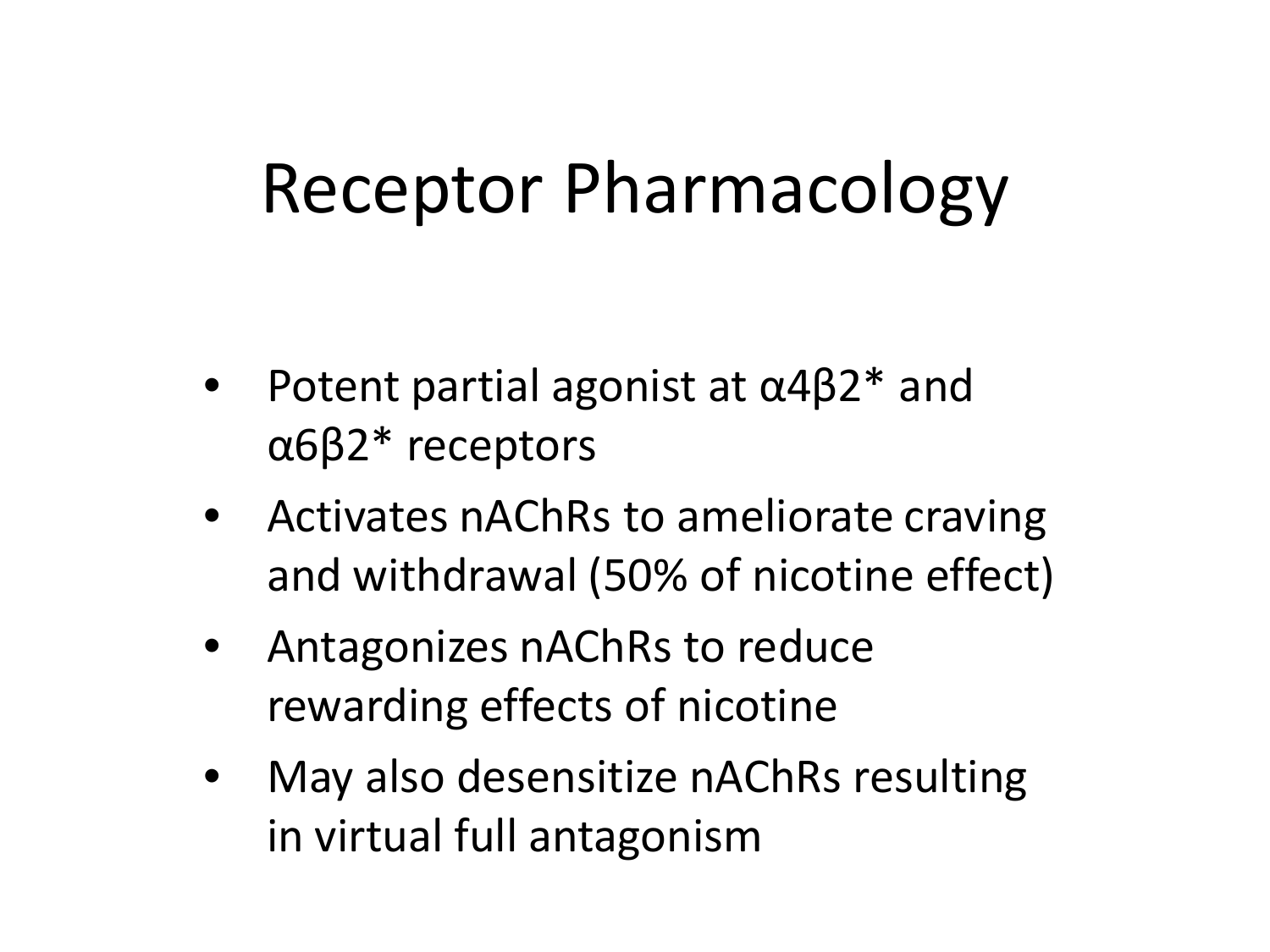#### Rationale for α4β2 nAChR Partial Agonists

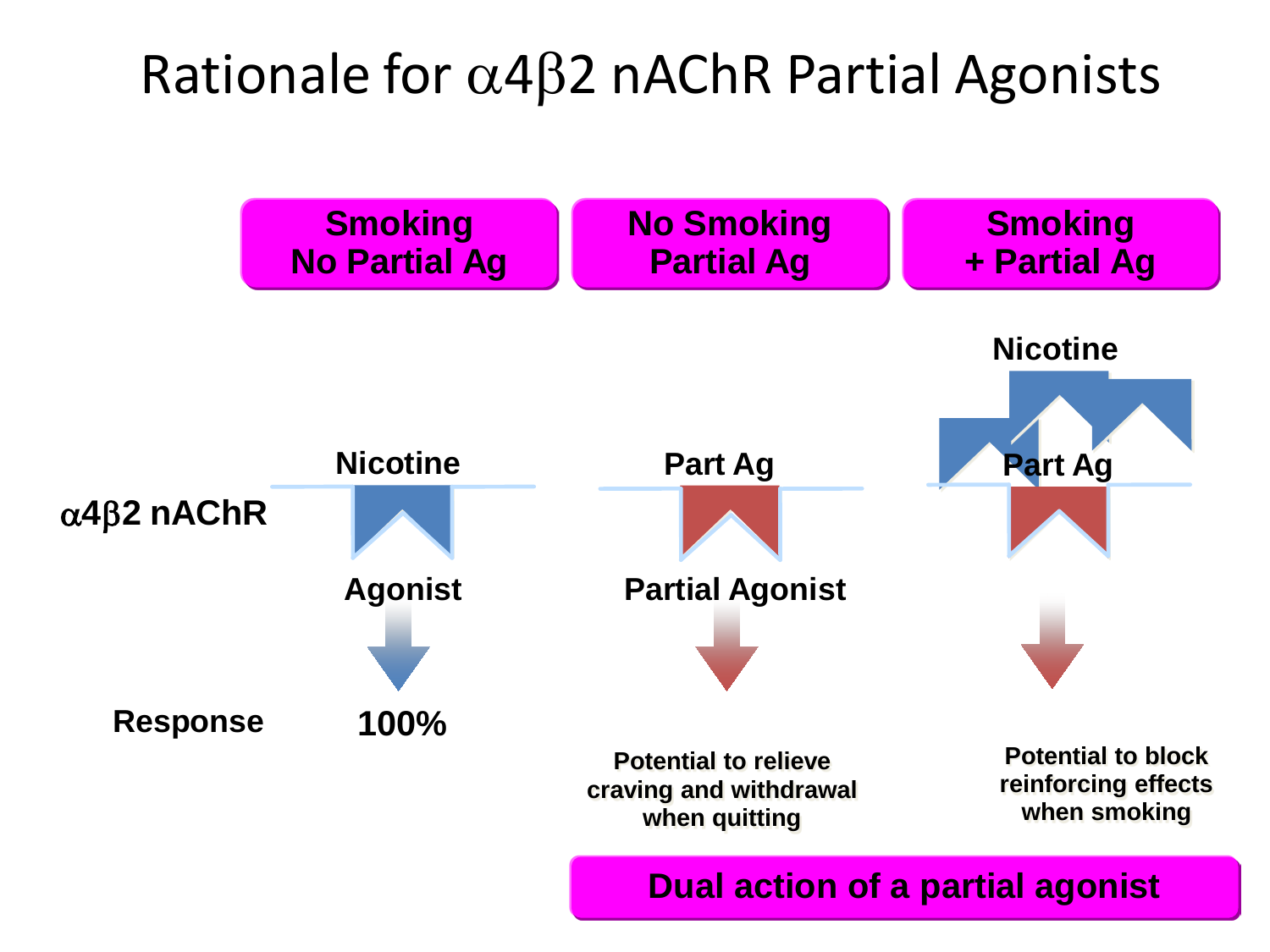## Nicotine, Varenicline and Brain Dopamine Release

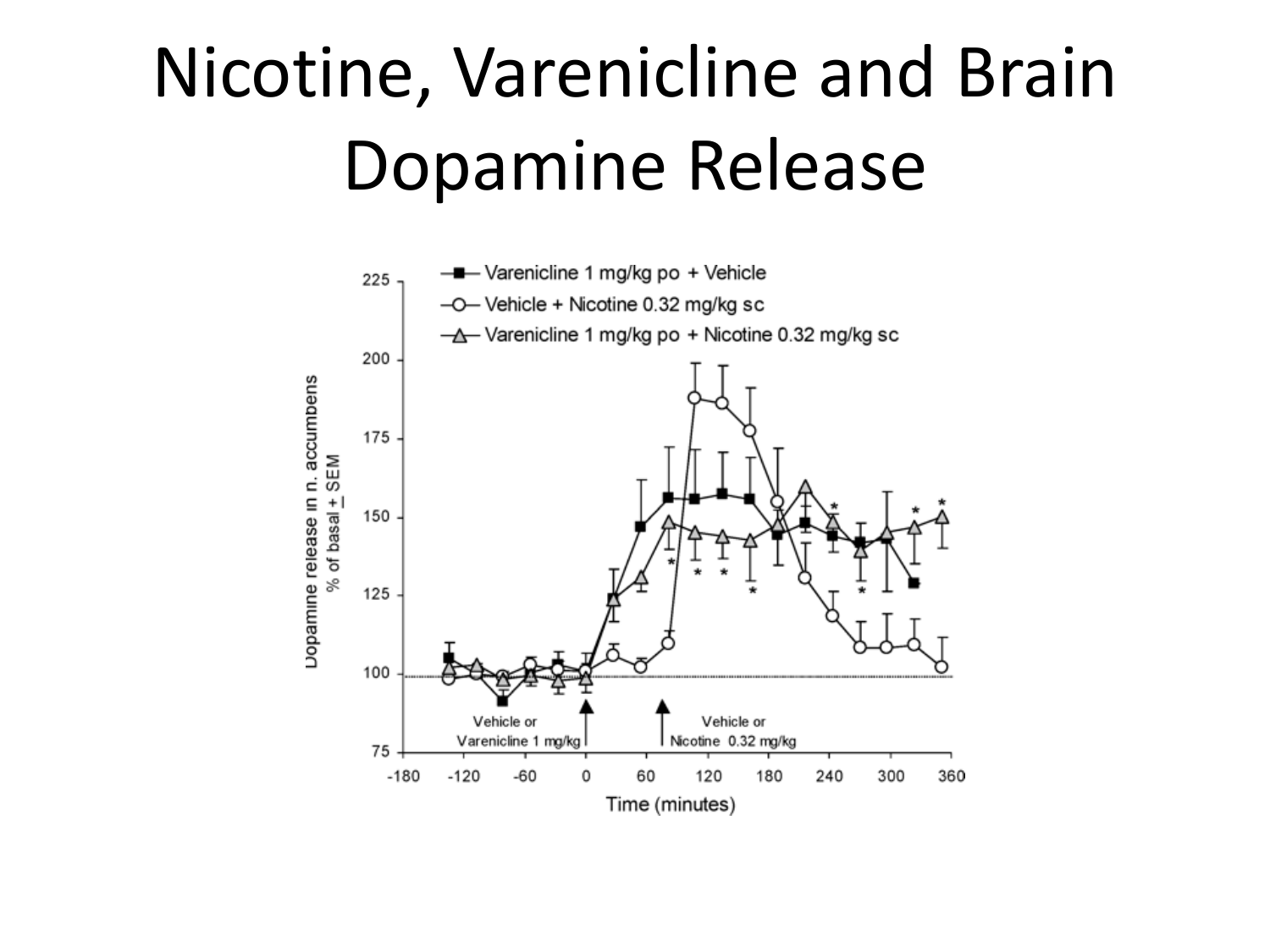## Varenicline Actions on Other Receptors

α7 homomeric – full agonist  $α3β4$  – weak agonist  $5-HT<sub>3</sub>$  (serotonin) – full agonist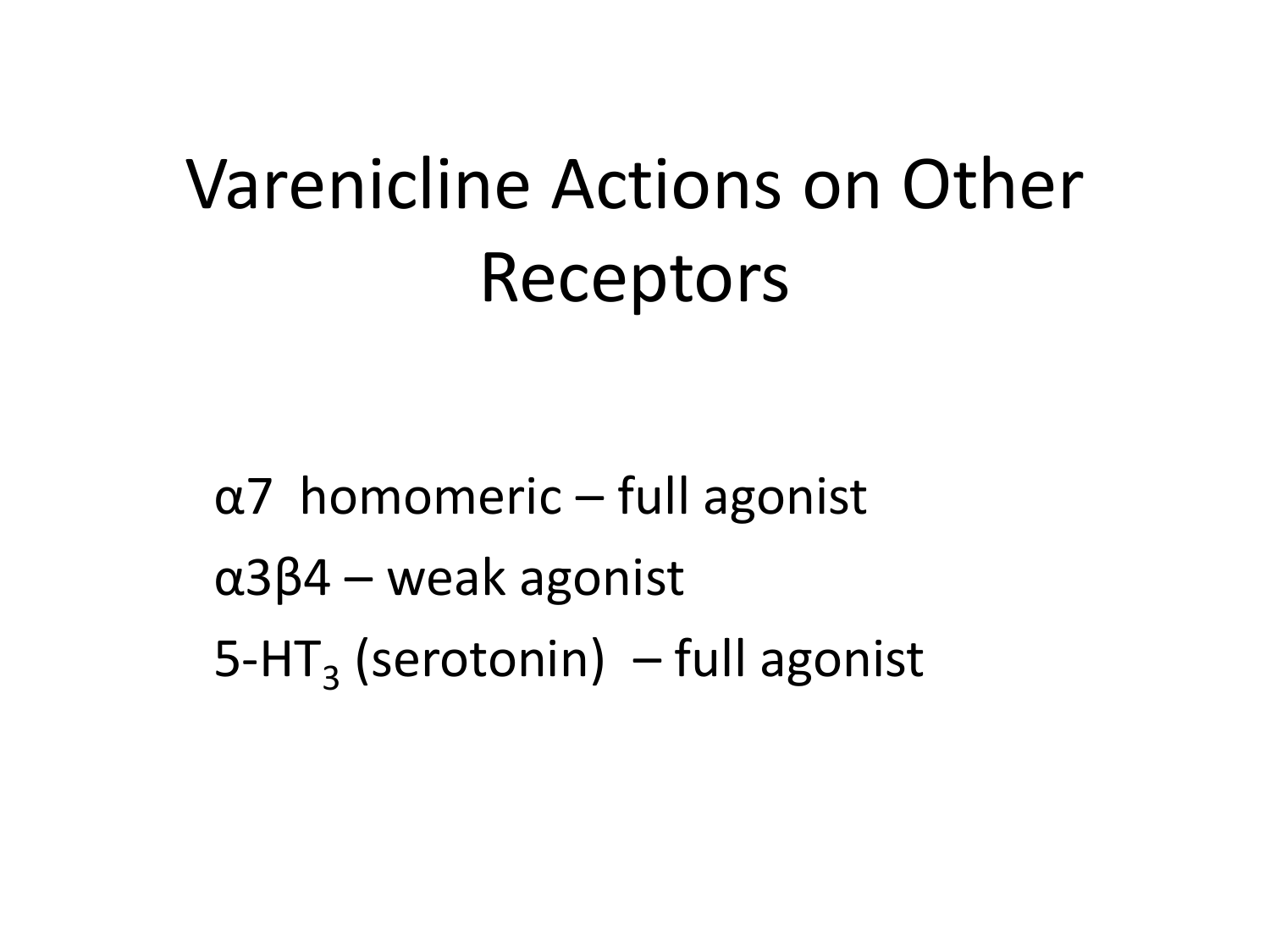## Varenicline Binding Affinity to Nicotinic Receptors

| <b>nACHR</b>          | Ki or $IC50$ (nM) |
|-----------------------|-------------------|
| $\alpha$ 4 $\beta$ 2  | 0.4               |
| $\alpha$ 3 $\beta$ 4  | 86                |
| $\alpha$ 7            | 125               |
| $\alpha$ <sup>*</sup> | 111               |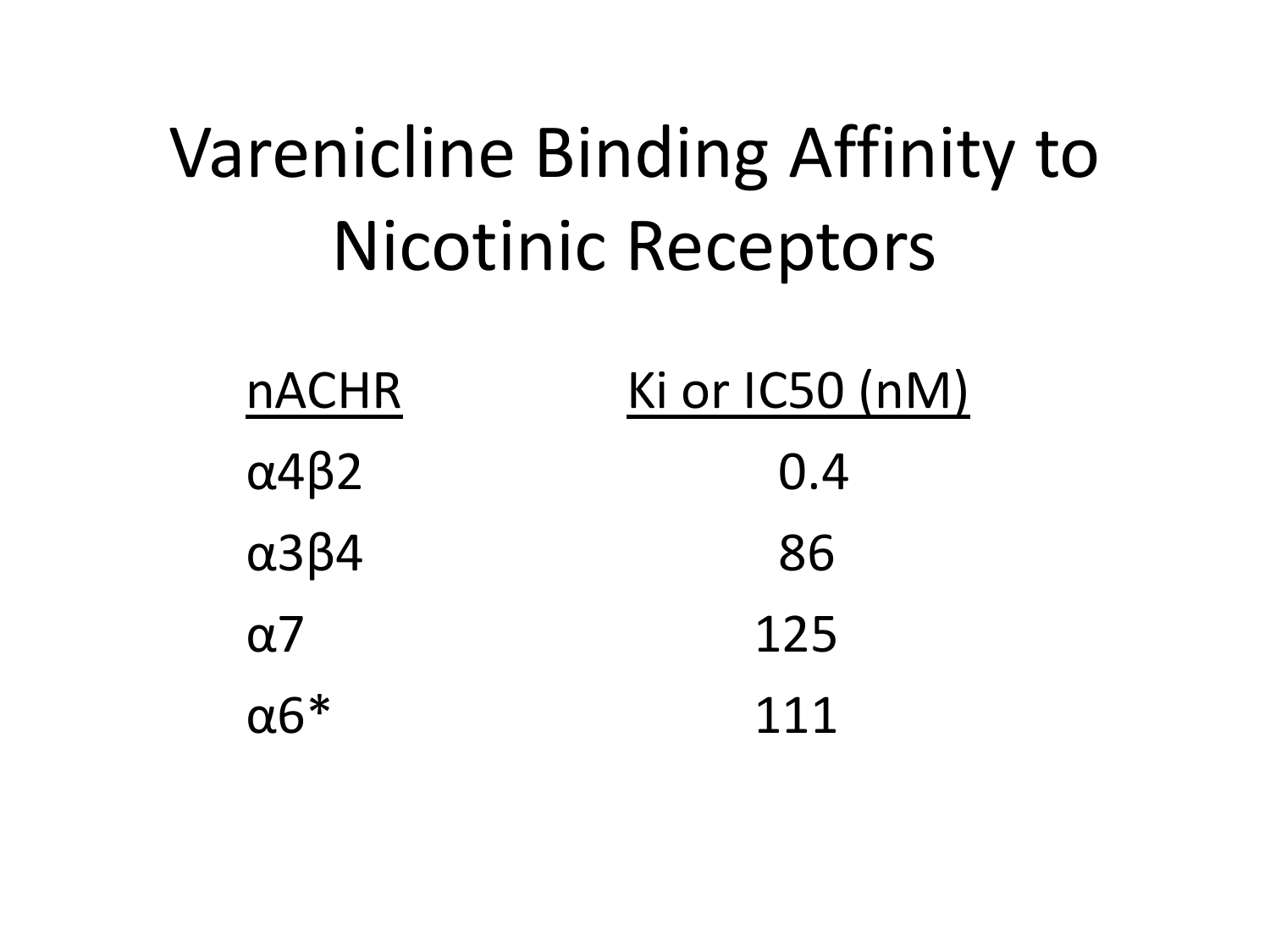## Clinical Pharmacology of Varenicline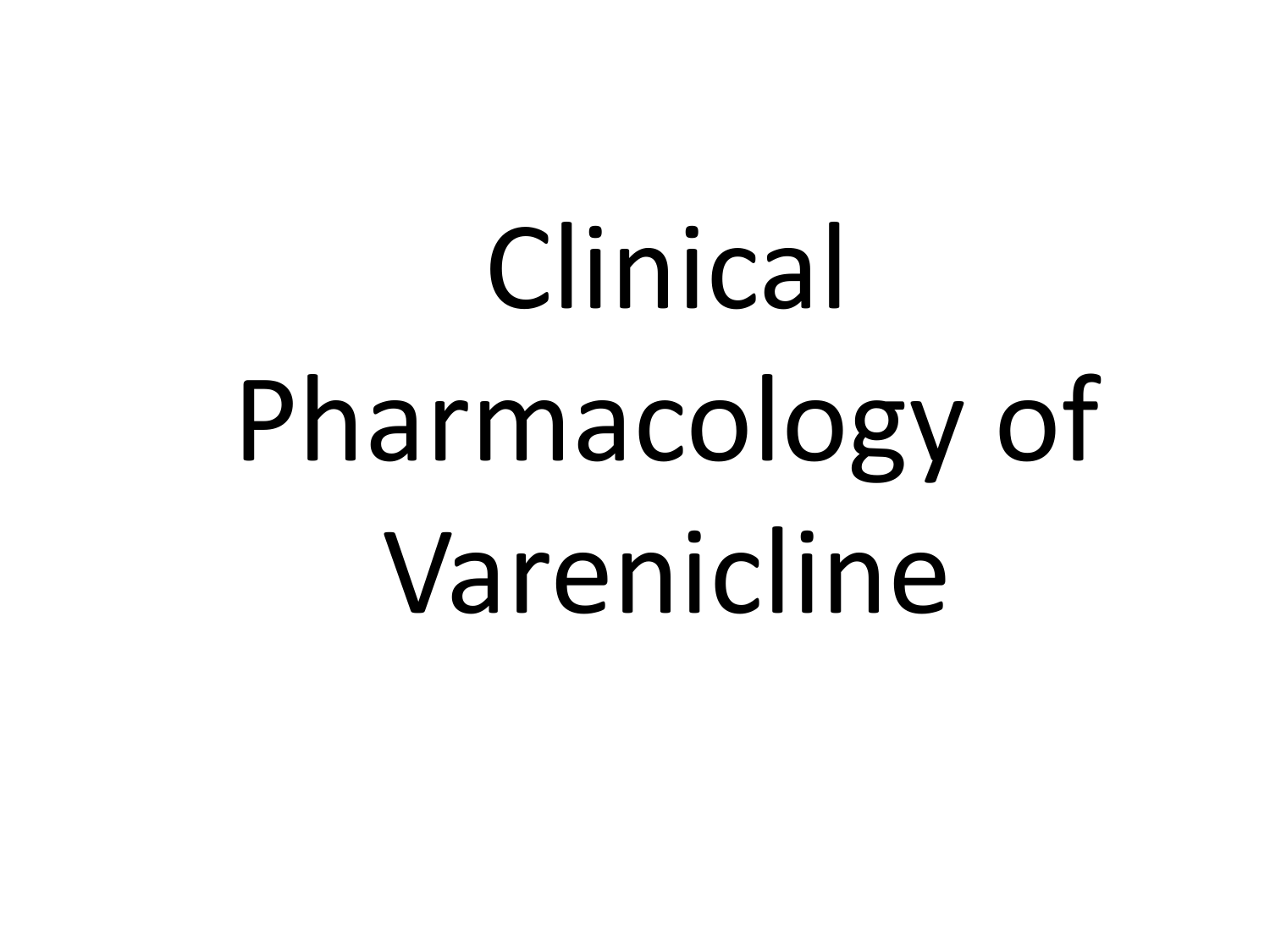## Pharmacokinetics

- Half-life  $\sim$  24 hours
- Cmax within 4 hours
- Steady State reached after 4 days
- No effect of food on concentrations
- 93% of recovered drug in urine unchanged, 99% renal clearance
- No inhibition of P450 enzymes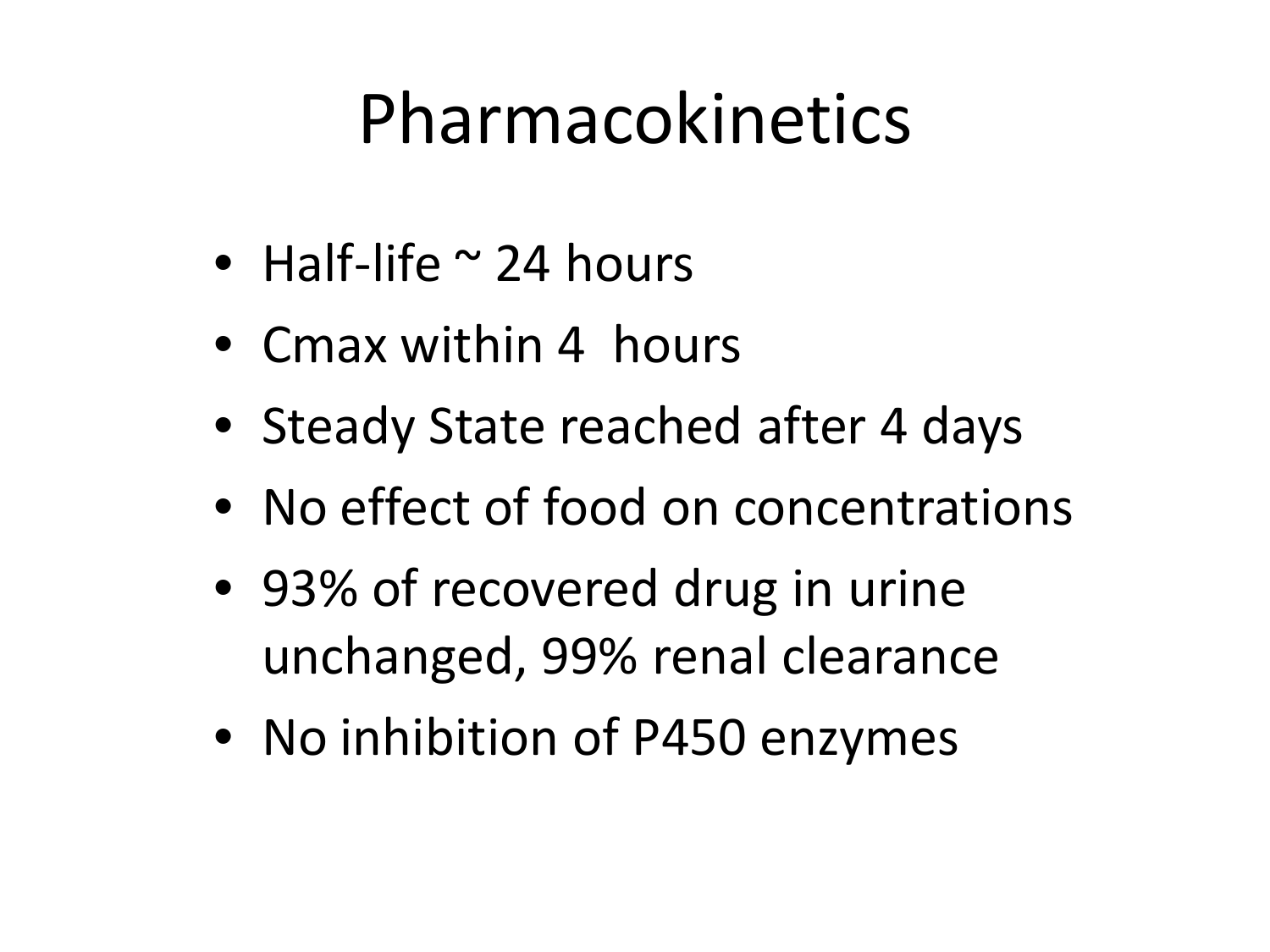#### Varenicline effects during cigarette abstinence



Brandon, Psychopharm 2011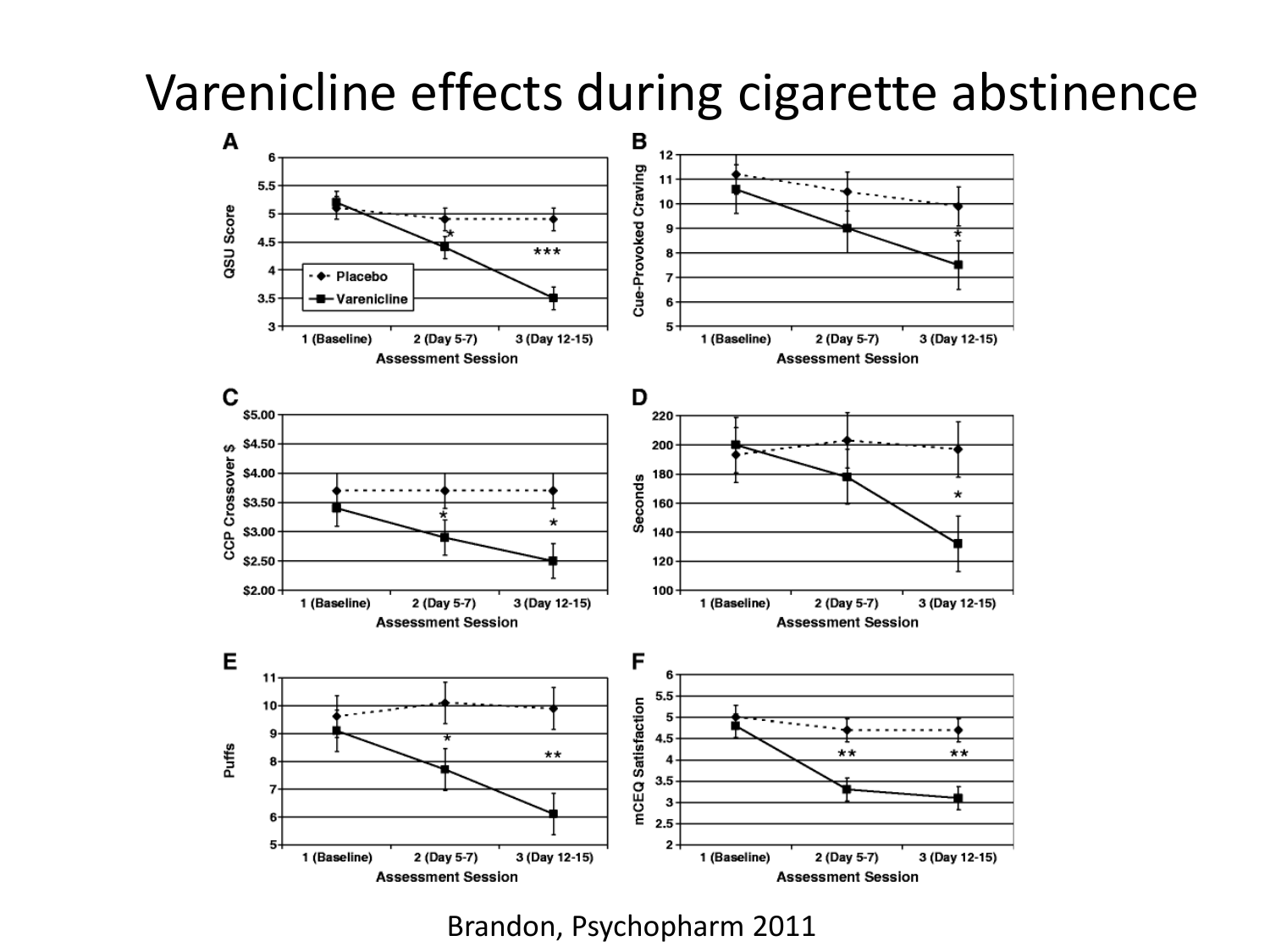#### Varenicline antagonizes nicotine-induced high



Sofuoglu, Psychopharm 2009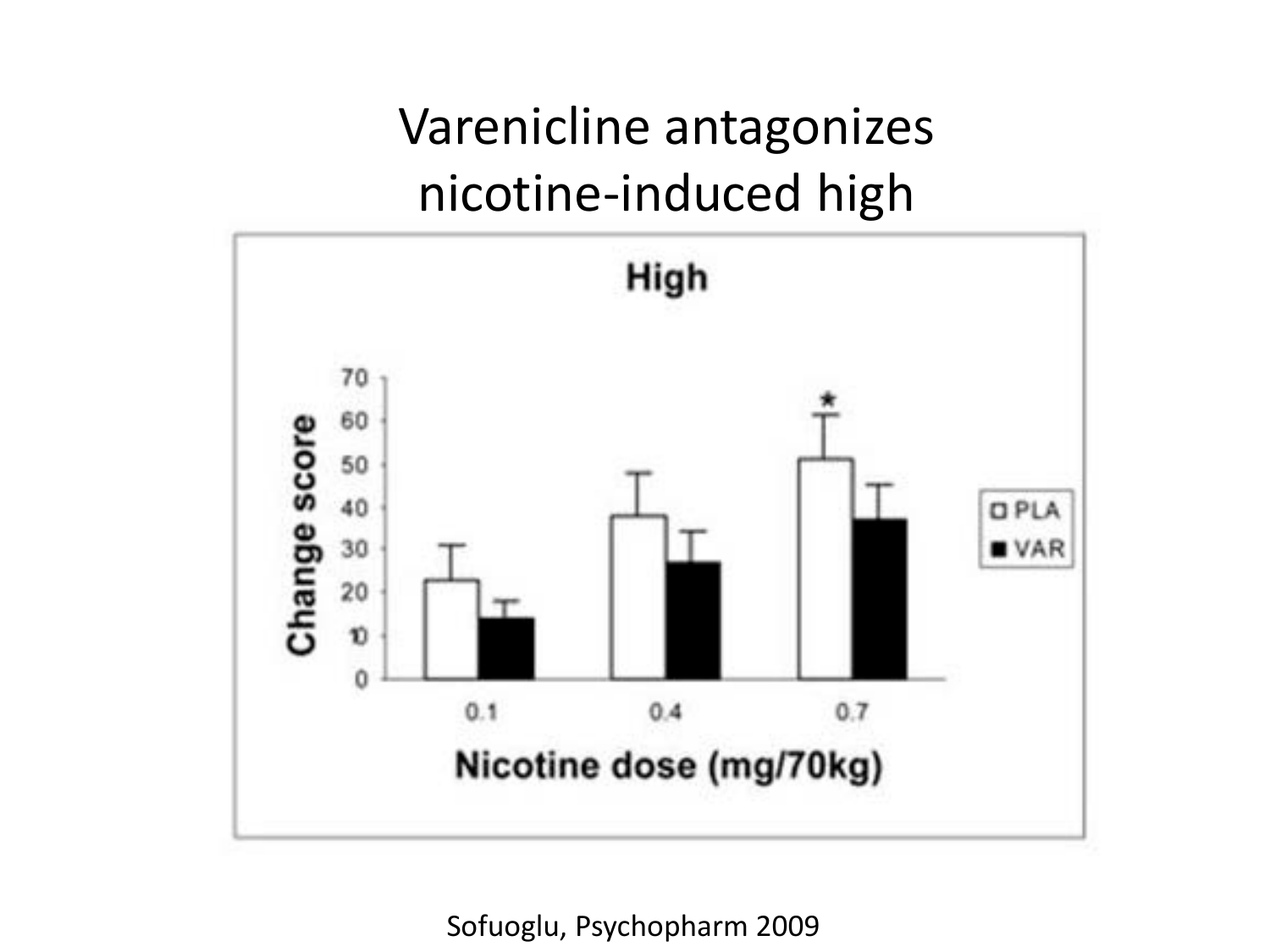#### -Day Point-Prevalence of Abstinence: Open-Label Treatment Phase

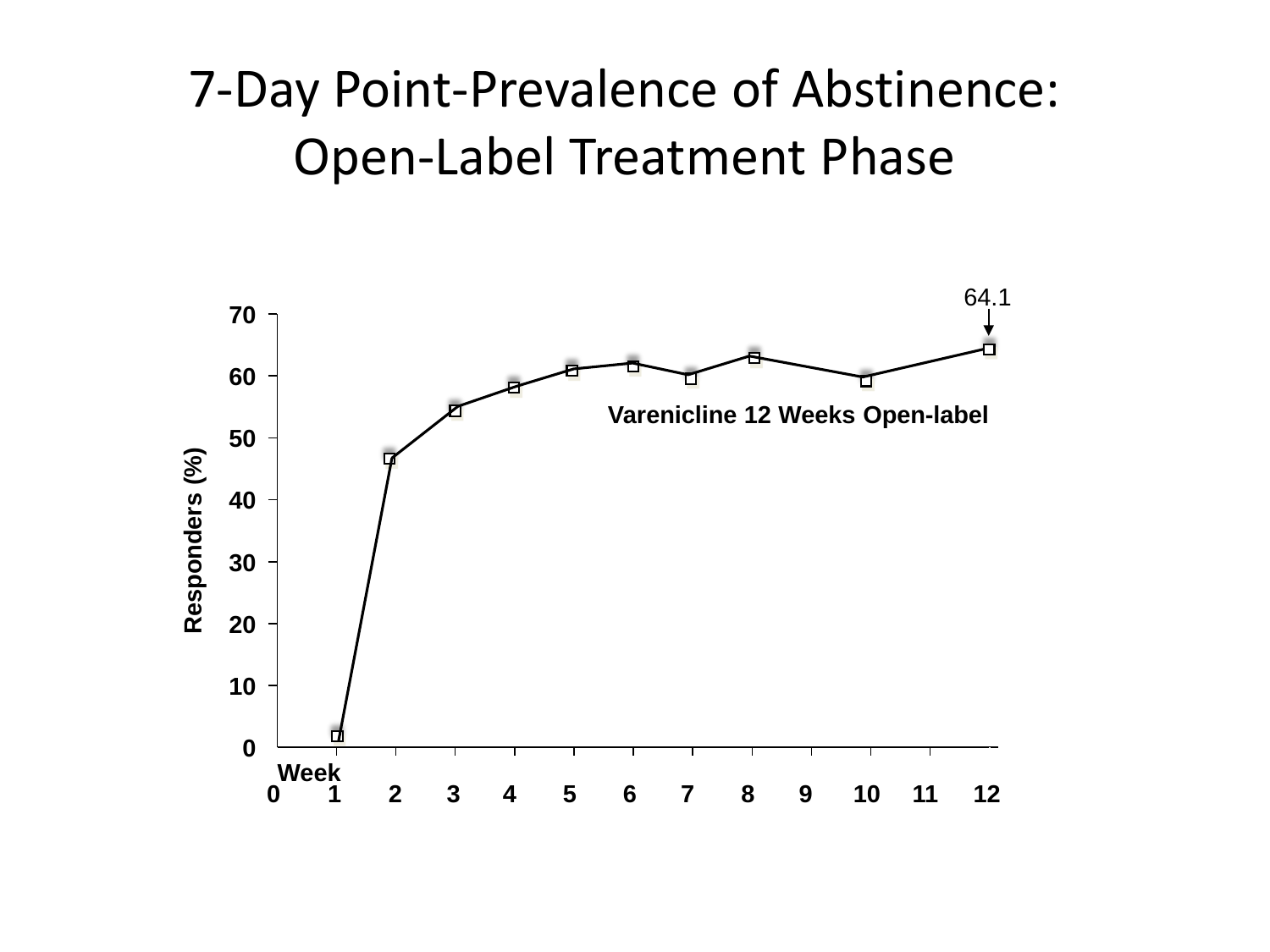# Varenicline Pharmacology & Safety Concerns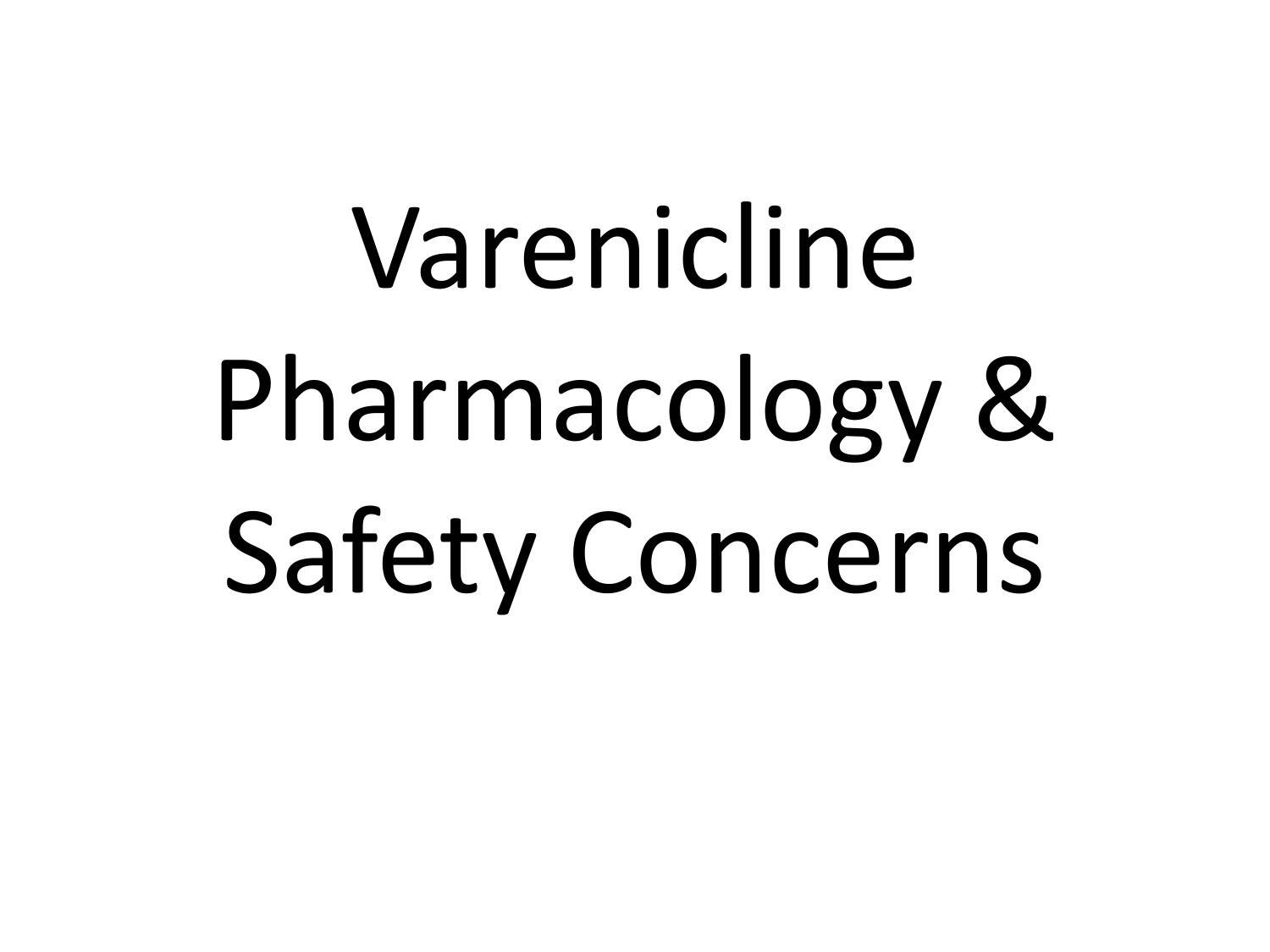## Varenicline Safety Issue

- **Most common side effects**
	- **Nausea (40%)**
	- **Abnormal dreams (23%)**
	- •**Insomnia (19%)**
- **10% discontinue treatment due to adverse drug effect**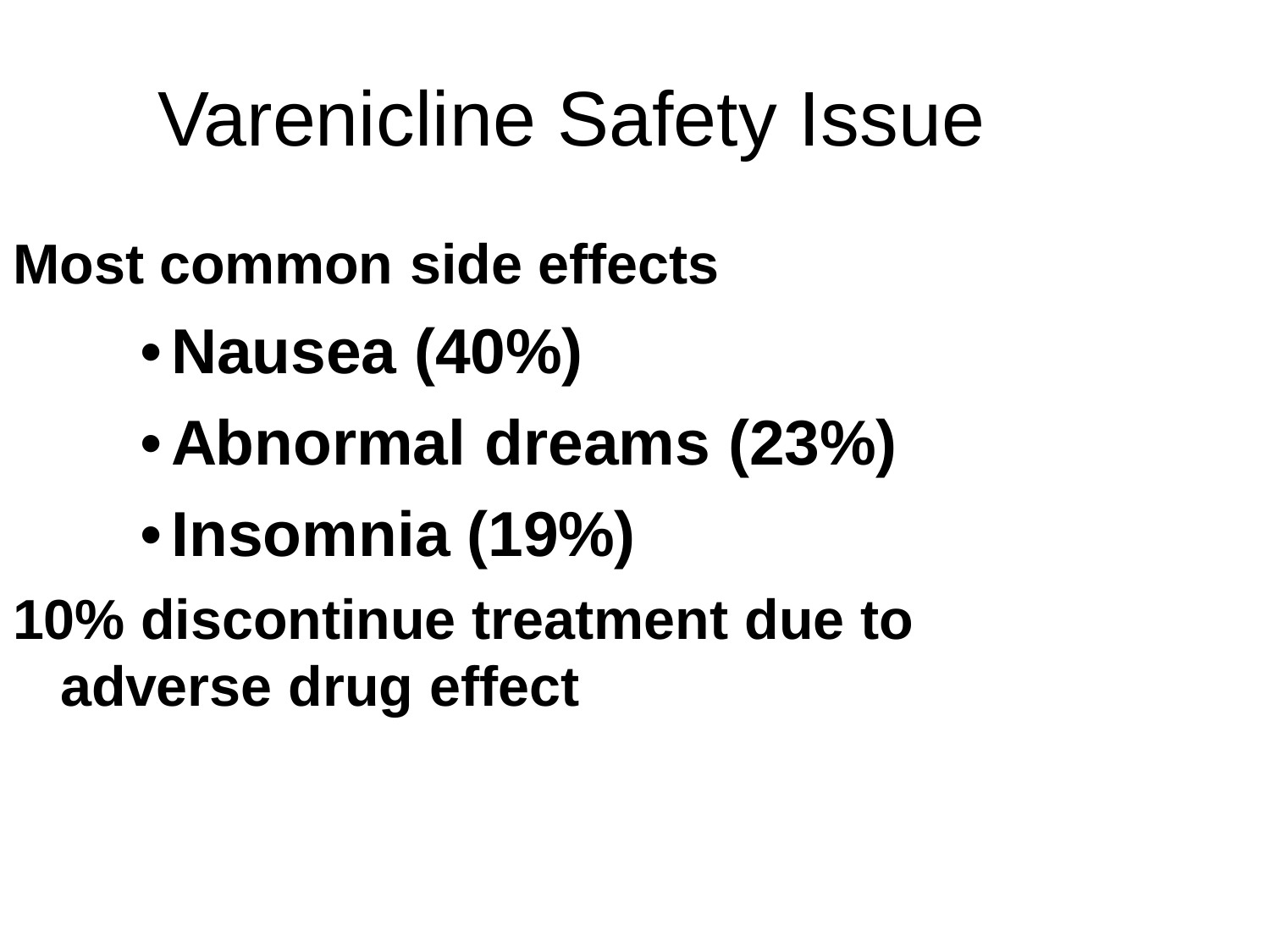## Varenicline and Nausea

- May involve both central and peripheral mechanisms
- Afferent stimulation in GI tract: 5-HT<sub>3</sub> and /or  $\alpha$ 3β4 receptors
- Central: activation of α3β4 receptors
- Tolerance usually develops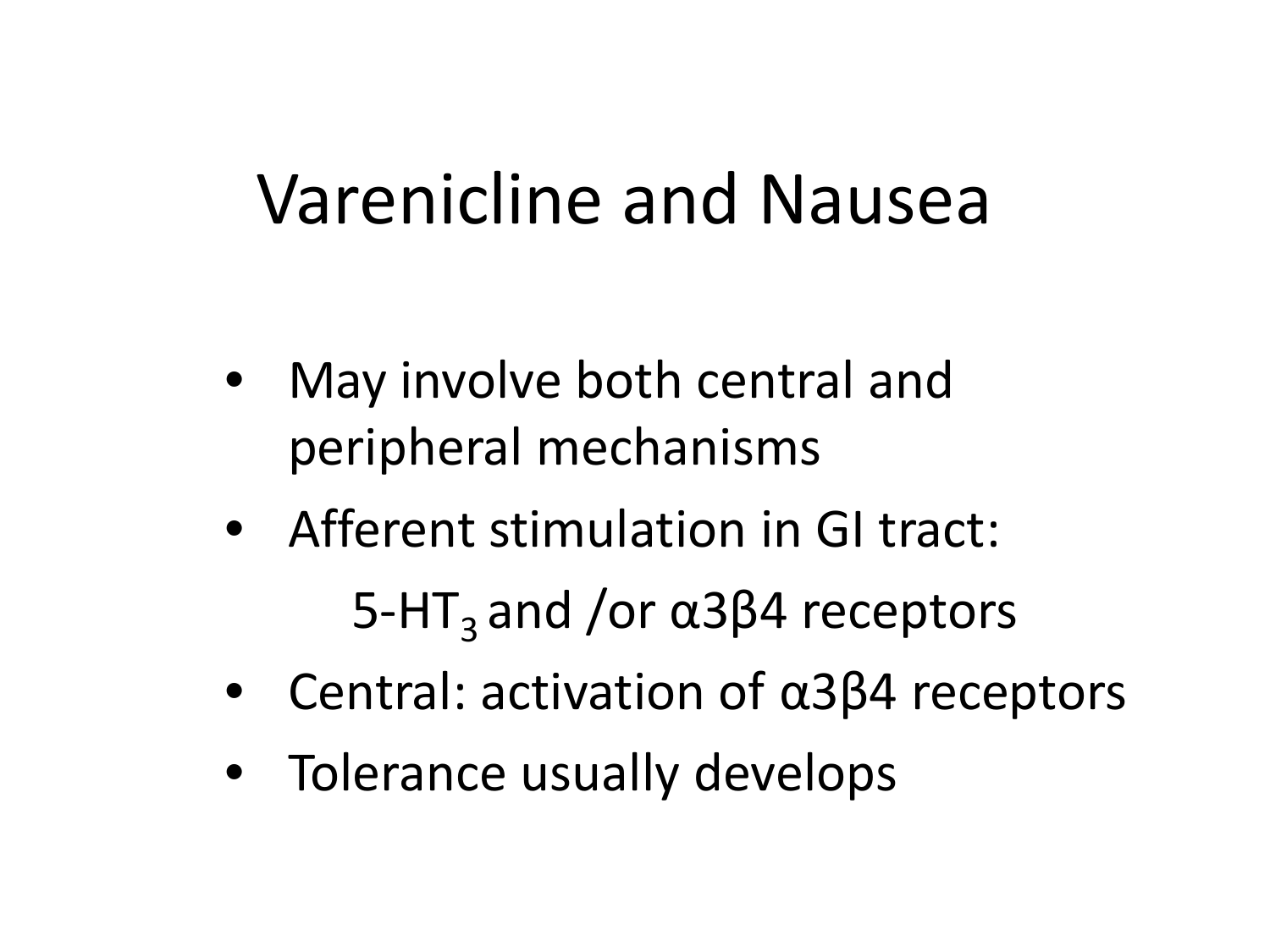## Varenicline Psychiatric and Neurological Safety Concerns

**Reports of agitation, violent behavior, depressed mood, suicidal ideation and behavior, worsening of pre-existing psychiatric illness, seizures.**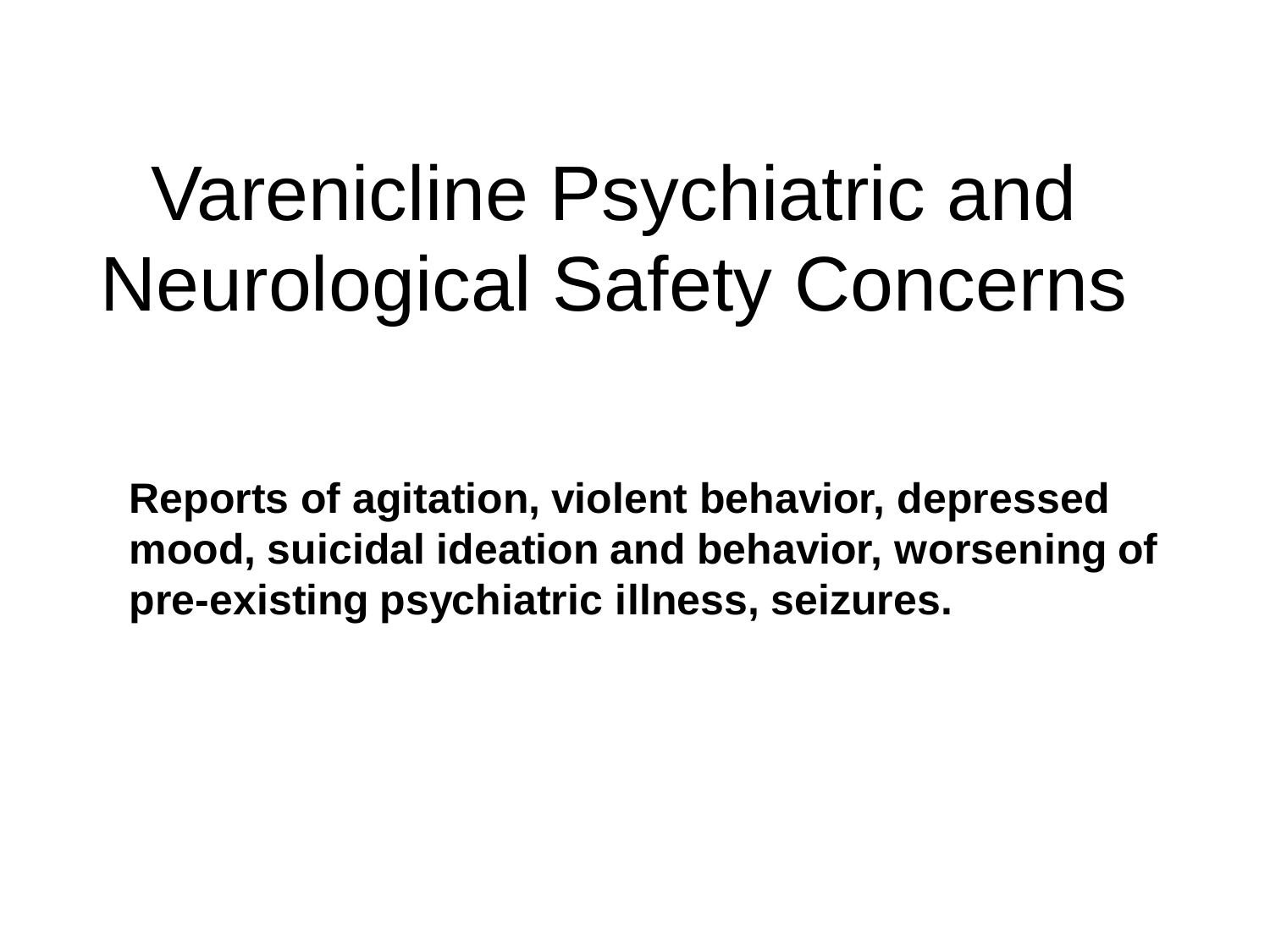## Possible Neuropsychiatric Toxicity Mechanisms

- Functional down regulation of  $\alpha$ 7 nAChR-schizophrenia
- Presistent activation of  $\alpha$ 4 $\beta$ 2 depression
- Activation of α3β4-anxiety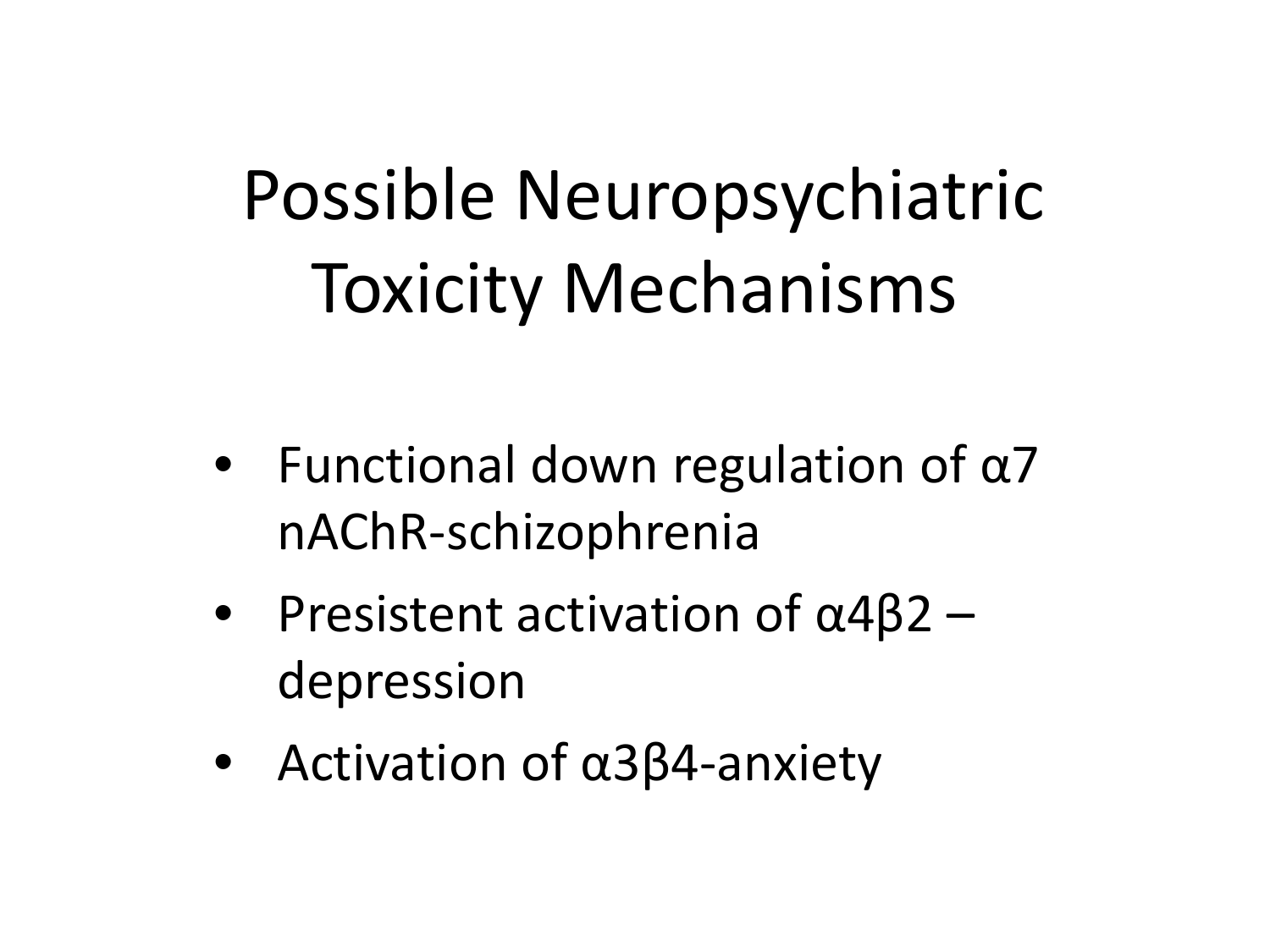## Varenicline Cardiovascular Concerns

Reports of myocardial infarction, heart rhythm disturbances, sudden loss of consciousness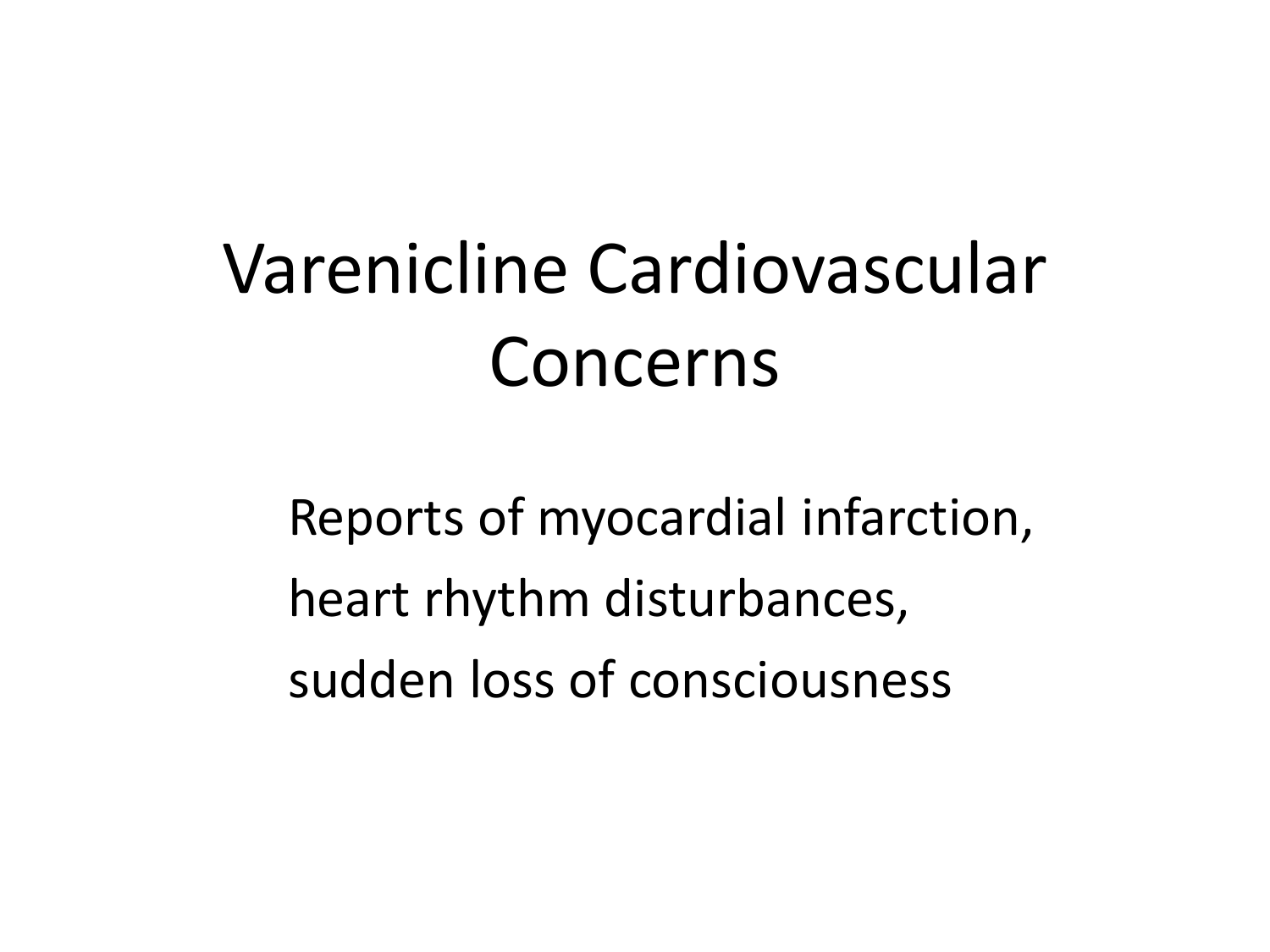## FDA Drug Safety Communication Chantix (varenicline) July 22, 2011

"Chantix may be associated with a small increased risk of certain CV events in patients who have CV disease…benefits should be weighed against potential risks in smokers with CV disease."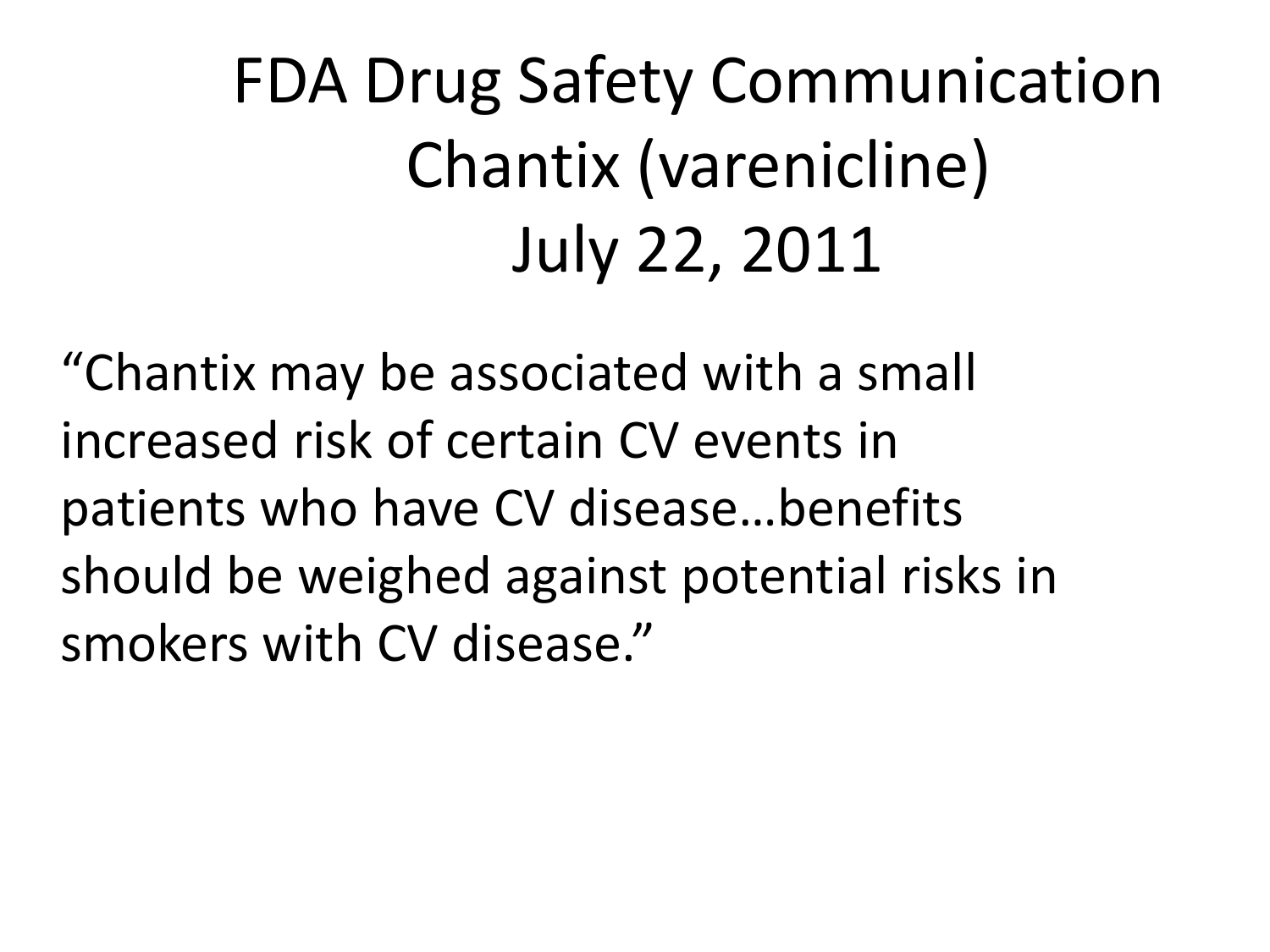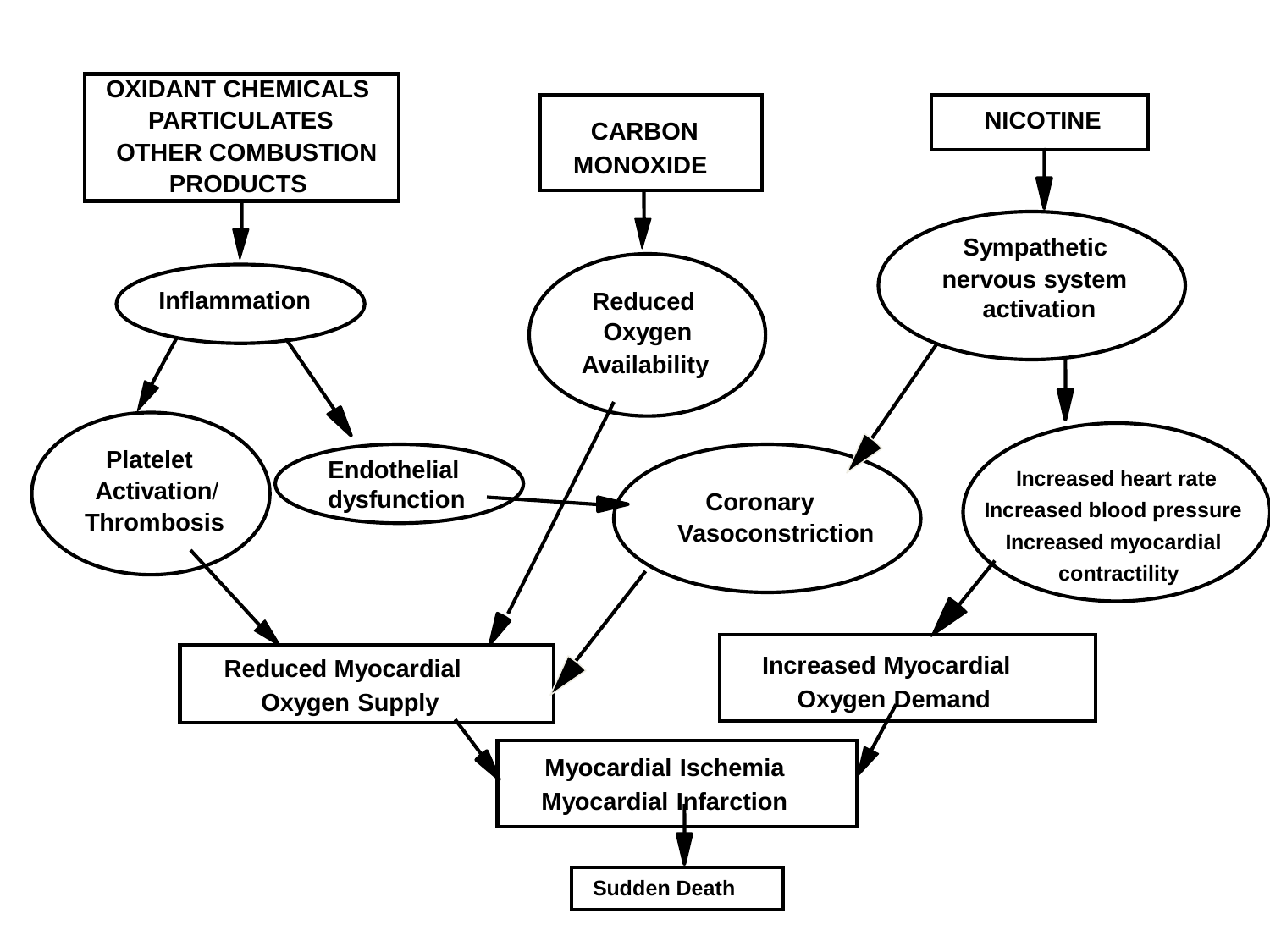## Varenicline Cardiovascular Pharmacology

- A3β4 receptors in peripheral ganglia - release catecholamines, activate platelets.
- $\alpha$ 3 $\beta$ 4 and  $\alpha$ 7 may influence heart rate, blood pressure homeostasis.
- Varenicline levels predicted to be too low to activate α3β4 and α7 nAChRs
- No adverse CV effects in preclinical animal studies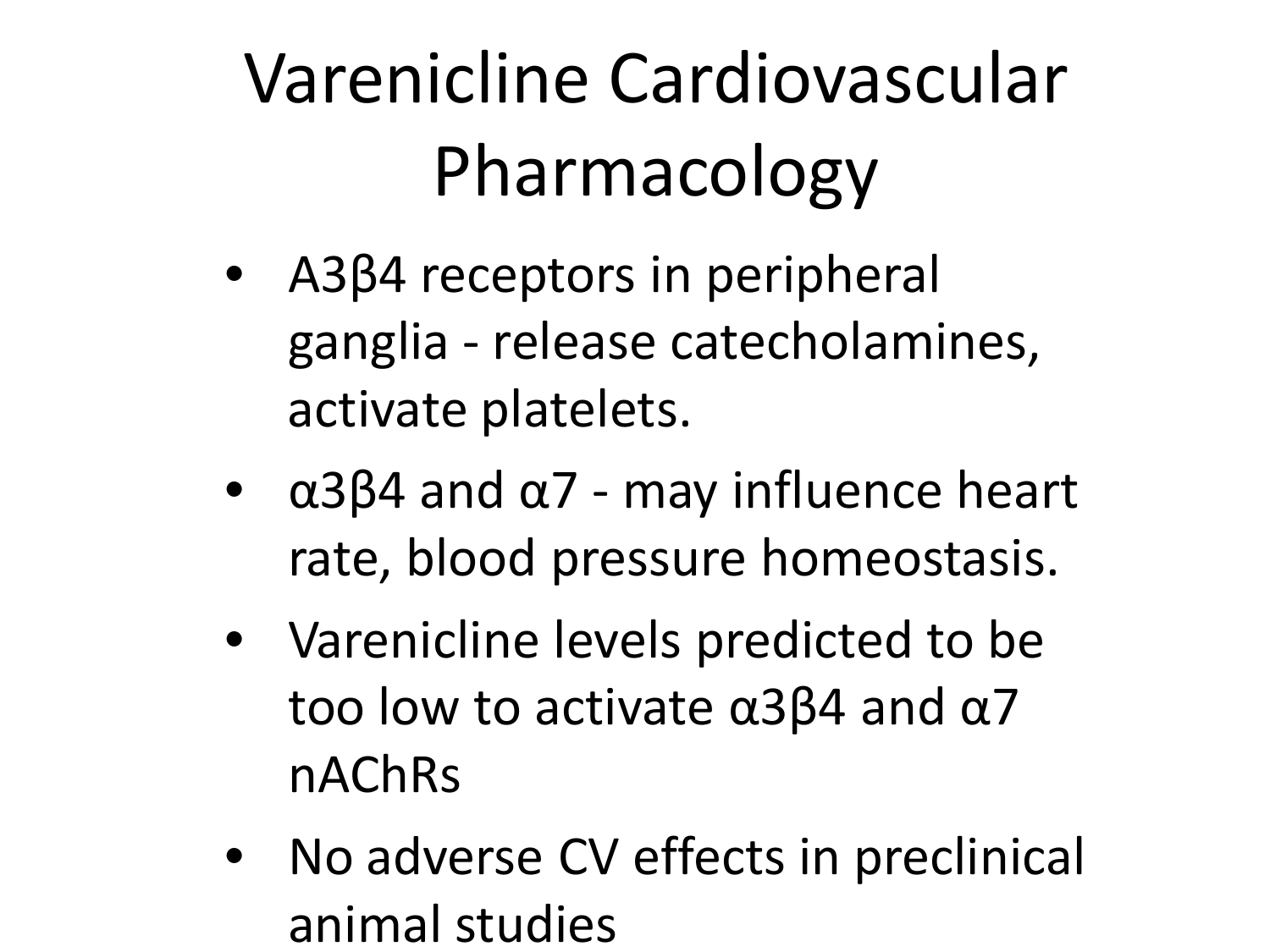#### Varenicline antagonizes nicotine-induced increase in heart rate



Sofuoglu, Psychopharm 2009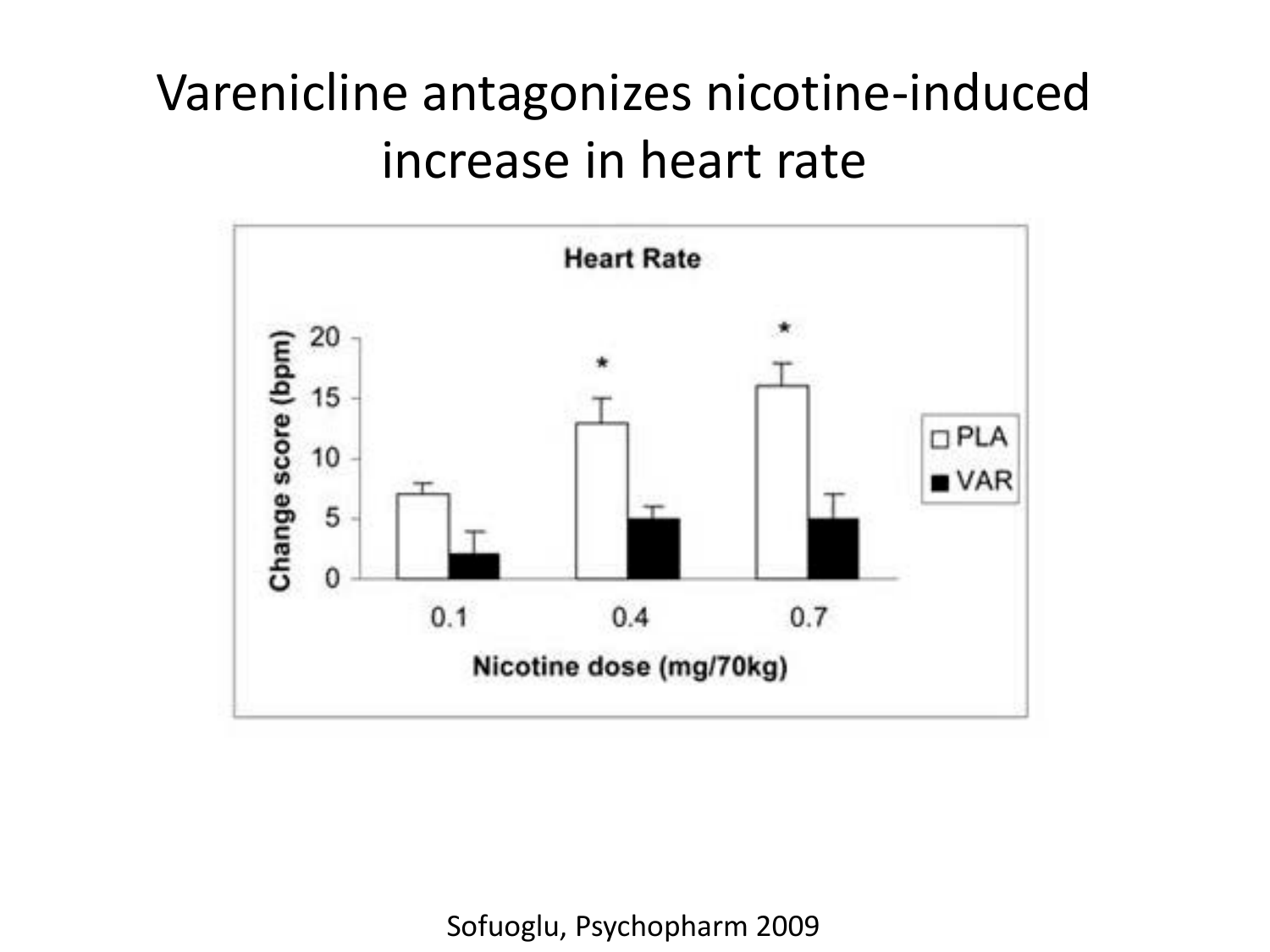### Conclusions

- Varenicline is a partial agonist that is highly but not entirely specific for α4β2 nicotinic receptors.
- Nausea is likely mediated by stimulation in GI tract of  $5-HT<sub>3</sub>$  and α3β4 receptors.